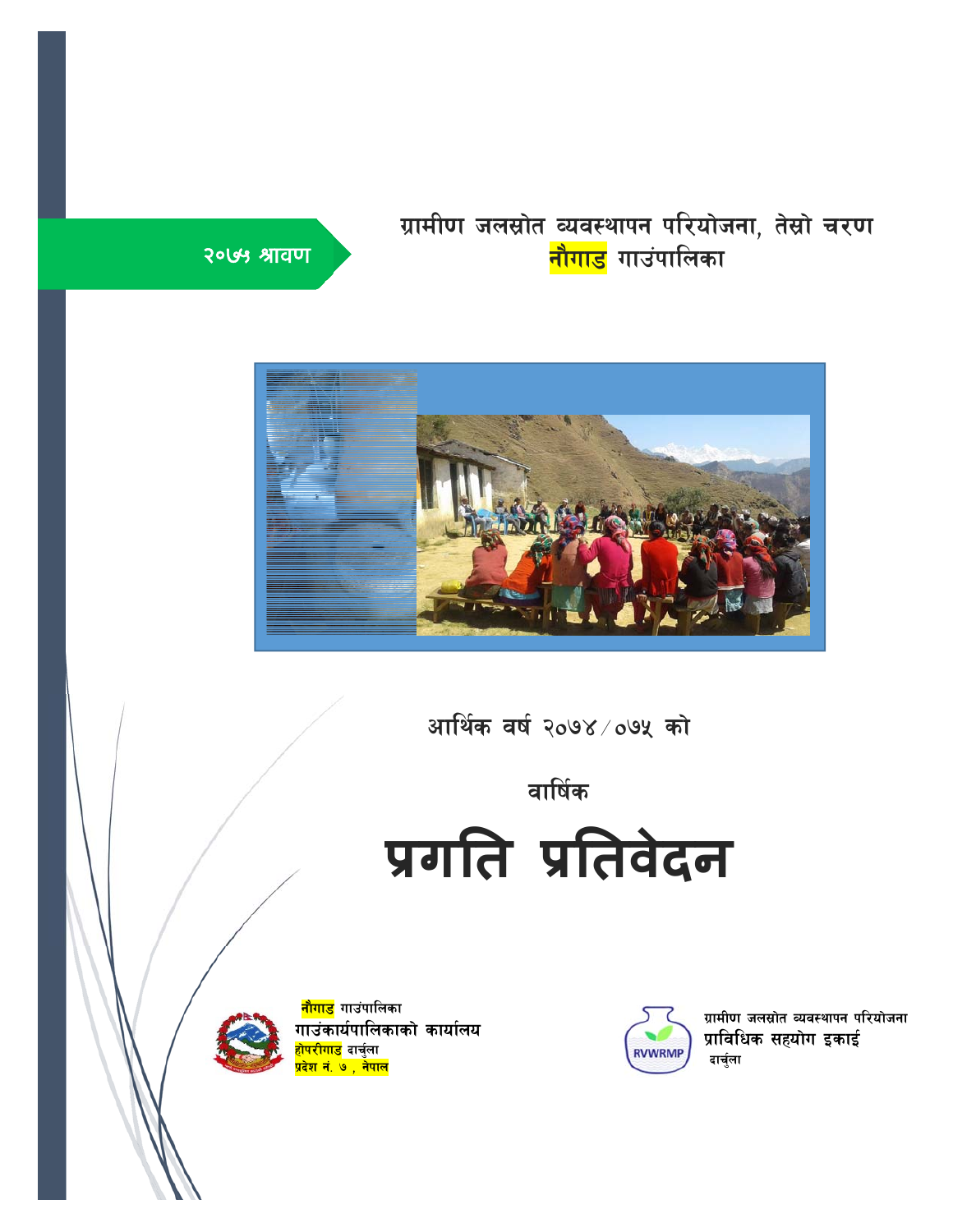# विषय सूची

#### तालिका सूची

- तालिका १ : जलउपयोग गुरुयोजना तर्जुमाको प्रगति स्थिति तालिका २ : यस आर्थिक वर्षमा हासिल गरिएको भौतिक उपलब्धी तालिका ३ : लक्ष बमोजिम भौतिक उपलब्धी हासिल हन नसक्नुको कारण तालिका ४ : क्षमता विकास तर्फ प्रशिक्षित जनशक्तिको विवरण सारांश तालिका ५ : घरबारी व्यवस्थापन गर्ने घरधुरी विवरण तालिका ६ : आयआर्जन सम्बन्धी विवरण तालिका ७ : सहकारी सम्बन्धी विवरण तालिका ८ : योजनास्तरमा गरिएको अनुगमनको विवरण तालिका ९ : गाउँपालिकाबाट परियोजनामा पेश भएका प्रतिवेदनहरु तालिका १० : अनुगमनमा औँल्याइएका सुभाबहरुको कार्यान्वयन तालिका ११ : गाउँपालिका परियोजना व्यवस्थापन समितिको बैठक तालिका १२ : परियोजनासँग सम्बन्धित कृयाकलापहरुमा सहकार्य तालिका १३ : आइपरेका समस्याहरु तथा समाधानका प्रयासहरु
	-



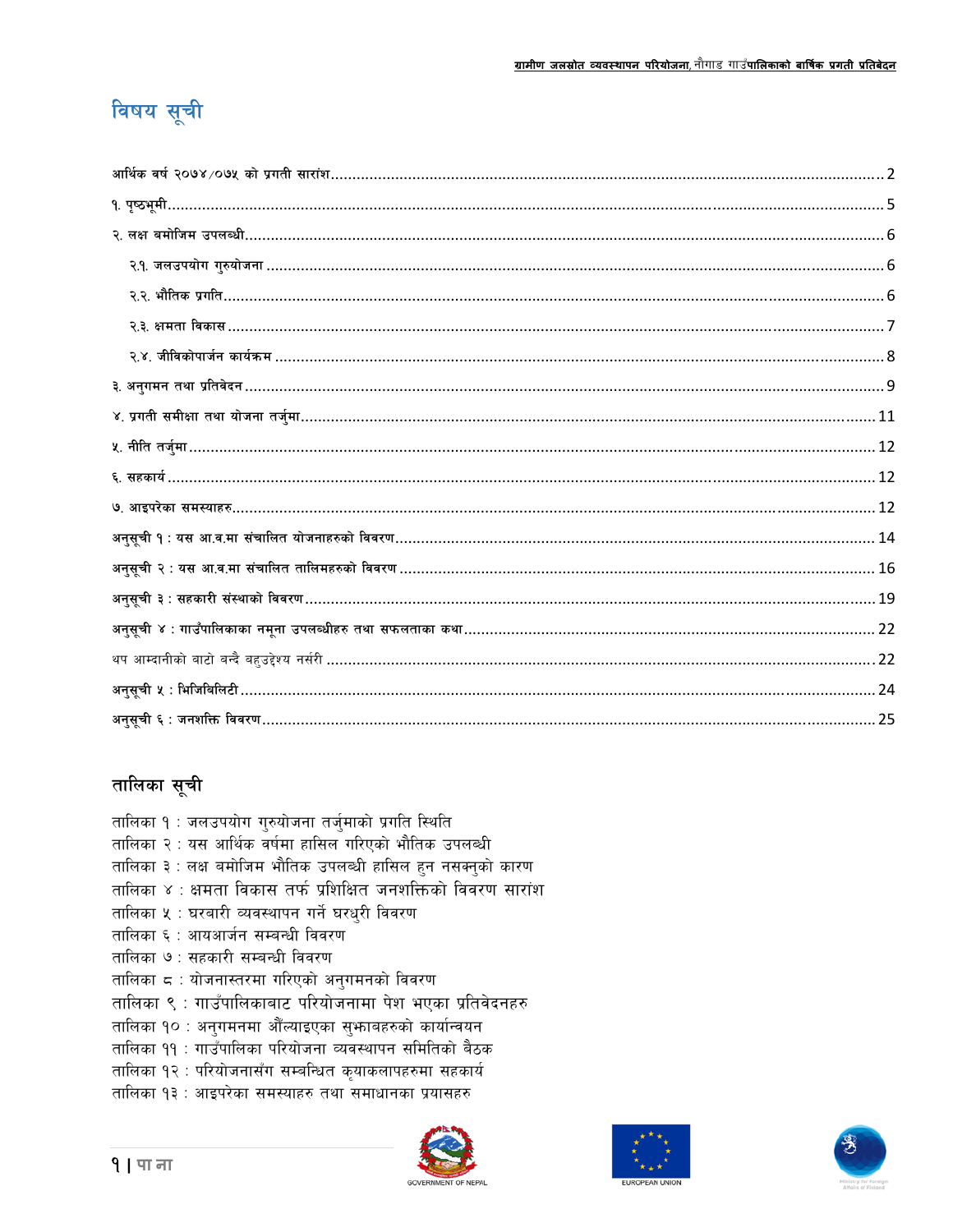| आर्थिक वर्ष २०७४ ⁄०७५ को प्रगती सारांश           |                                                                                                                                                                                                                                                                                                                                                                                                                                                                                                                                                                                                                                                                                                                                                                                                                                                                                                                                                         |                                         |              |               |         |  |  |  |  |
|--------------------------------------------------|---------------------------------------------------------------------------------------------------------------------------------------------------------------------------------------------------------------------------------------------------------------------------------------------------------------------------------------------------------------------------------------------------------------------------------------------------------------------------------------------------------------------------------------------------------------------------------------------------------------------------------------------------------------------------------------------------------------------------------------------------------------------------------------------------------------------------------------------------------------------------------------------------------------------------------------------------------|-----------------------------------------|--------------|---------------|---------|--|--|--|--|
| स्थानीय तहको नाम:                                |                                                                                                                                                                                                                                                                                                                                                                                                                                                                                                                                                                                                                                                                                                                                                                                                                                                                                                                                                         | <mark>नौगाड</mark> गाउँपालिका, दार्चुला |              |               |         |  |  |  |  |
| परियोजनाको नाम :                                 | ग्रामीण जलस्रोत व्यवस्थापन परियोजना, तेस्रो चरण                                                                                                                                                                                                                                                                                                                                                                                                                                                                                                                                                                                                                                                                                                                                                                                                                                                                                                         |                                         |              |               |         |  |  |  |  |
| प्रतिवेदनको समयावधी                              | १ श्रावण २०७४ देखी ३१ आषाढ २०७५<br>(16 <sup>th</sup> July 2017 to 16 <sup>th</sup> July 2018)                                                                                                                                                                                                                                                                                                                                                                                                                                                                                                                                                                                                                                                                                                                                                                                                                                                           |                                         |              |               |         |  |  |  |  |
| क. आर्थिक प्रगती सारांश                          |                                                                                                                                                                                                                                                                                                                                                                                                                                                                                                                                                                                                                                                                                                                                                                                                                                                                                                                                                         |                                         |              |               |         |  |  |  |  |
| परियोजनाको लागि यस                               | शीर्षक                                                                                                                                                                                                                                                                                                                                                                                                                                                                                                                                                                                                                                                                                                                                                                                                                                                                                                                                                  | बजेट                                    | निकासा       | खर्च          | खर्च %  |  |  |  |  |
| आ.ब.को कुल बजेट                                  | पूँजीगत                                                                                                                                                                                                                                                                                                                                                                                                                                                                                                                                                                                                                                                                                                                                                                                                                                                                                                                                                 | २३,७७०,३८४                              | २३,९२२,७४५   | २३,९२२,७४५    | 909%    |  |  |  |  |
| तथा खर्चको अवस्था (रु<br>हजारमा)                 | कार्यक्रम ⁄ चालुः                                                                                                                                                                                                                                                                                                                                                                                                                                                                                                                                                                                                                                                                                                                                                                                                                                                                                                                                       | ७,४७०,०००                               | ७,४७०,०००    | ६,८०३,८४५     | 89%     |  |  |  |  |
| (दातृ निकाय, नेपाल सरकार<br>तथा स्थानीय तह समेत) | जम्मा                                                                                                                                                                                                                                                                                                                                                                                                                                                                                                                                                                                                                                                                                                                                                                                                                                                                                                                                                   | ३१,२४०,३८४                              | ३१,३९२,७४५   | ३०,७२६,५९०    | 85%     |  |  |  |  |
| श्रोतगत रुपमा आर्थिक                             | लगानीको स्रोत                                                                                                                                                                                                                                                                                                                                                                                                                                                                                                                                                                                                                                                                                                                                                                                                                                                                                                                                           | बजेट                                    | निकासा       | खर्च          | खर्च %  |  |  |  |  |
| बर्षको बजेट तथा                                  | स्थानीय तह                                                                                                                                                                                                                                                                                                                                                                                                                                                                                                                                                                                                                                                                                                                                                                                                                                                                                                                                              | ३,९५४,३८४                               | $8,90$ ६,७४५ | $8,90$ $6,98$ | $60x\%$ |  |  |  |  |
| खर्चको अवस्था                                    | नेपाल सरकार                                                                                                                                                                                                                                                                                                                                                                                                                                                                                                                                                                                                                                                                                                                                                                                                                                                                                                                                             | १०,९३३,०००                              | १०,९३३,०००   | १०,९३३,०००    | 900%    |  |  |  |  |
| (रु हजारमा)                                      | दातृ निकाय<br>(GoF/EU)                                                                                                                                                                                                                                                                                                                                                                                                                                                                                                                                                                                                                                                                                                                                                                                                                                                                                                                                  | १६,३५३,०००                              | १६,३५३,०००   | १४,६८६,८४५    | ९६%     |  |  |  |  |
|                                                  | जम्मा                                                                                                                                                                                                                                                                                                                                                                                                                                                                                                                                                                                                                                                                                                                                                                                                                                                                                                                                                   | ३१,२४०,३८४                              | ३१,३९२,७४५   | ३०,७२६,५९०    | 85%     |  |  |  |  |
| ख. भौतिक प्रगती सारांश                           |                                                                                                                                                                                                                                                                                                                                                                                                                                                                                                                                                                                                                                                                                                                                                                                                                                                                                                                                                         |                                         |              |               |         |  |  |  |  |
| नतिजा क्षेत्र                                    |                                                                                                                                                                                                                                                                                                                                                                                                                                                                                                                                                                                                                                                                                                                                                                                                                                                                                                                                                         |                                         |              |               |         |  |  |  |  |
| नतिजा १ : खानेपानी,<br>सरसफाइ तथा स्वच्छता       | आर्थिक वर्षको बुँदागत प्रमुख उपलव्धी<br>आ.व.२०७४।०७५ मा २ वटा कमागत खानेपानी योजना र ३ वटा नया खा.पा. योजना<br>गरि जम्मा ५ वटा योजना सम्पन्न भई २३३ घरधुरीका १५८६ जनसंख्या लाभान्वित भएका<br>छन् । जसमध्ये दलित घरधुरी १ र जनसंख्या ५ र अन्य २३२ घरधुरीका १६८१ जनसंख्या<br>लाभान्वित भएकाछन् ।<br>निर्माणाधिन २ वटा खानेपानी योजनाहरुको ५० प्रतिशत् निर्माण कार्य सम्पन्न भएको छ,<br>उक्त योजनाहरुको निर्माण कार्य मंसिर महिना भित्र सम्पन्न हुने लक्ष्य रहेको छ ।<br>निर्माणाधिन २ वटा खानेपानी योजनाहरुवाट जम्मा २१८ घरधुरीका ११०५ जनसंख्या<br>लाभान्वित हुने लक्ष्य रहेको छ । २ वटा वहुउपयोगी योजनाहरु निर्माणाधीन योजनाहरुम<br>मंसिर महिना भित्र सम्पन्न हुने लक्ष्यका साथ ९४ घरधुरीका ६०५ जनसंख्या लाभान्वित<br>हनेछन ।<br>नौगाड गाउंपालिका अन्तर्गत परियोजना कार्यरत वडा नं. १, ५ र ६ (साविका इयरकोट<br>र धुलिगाडा) मा रहेका जम्मा घरधुरी ११९३ मध्ये सवै घरधुरीहरुमा चर्पीको उपलब्धता<br>रहेको र सवै घरधुरीहरुले चर्पीको प्रयोग गरेको देखिएको छ । |                                         |              |               |         |  |  |  |  |







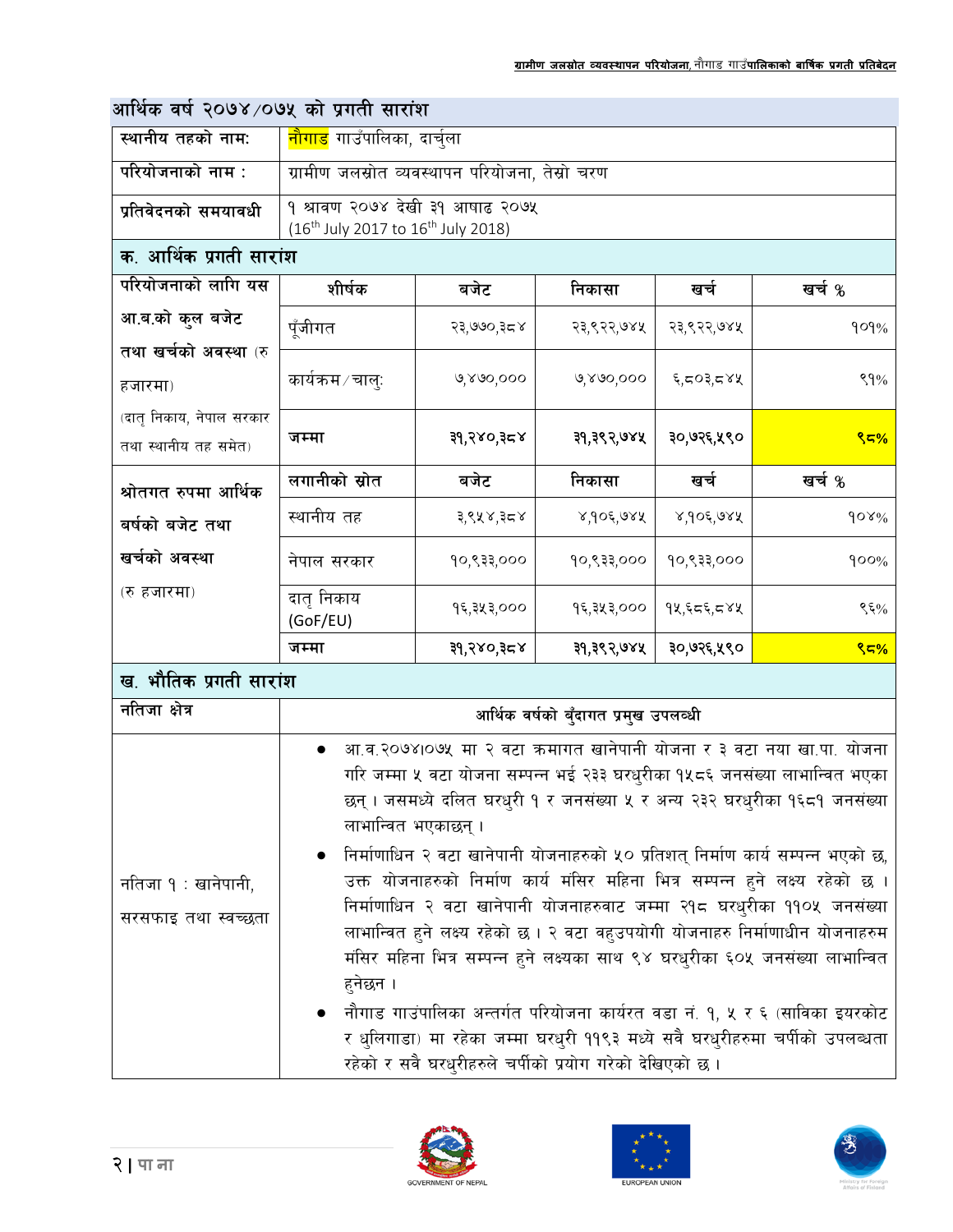|                         | ंखानेपानी योजना संचालित क्षेत्रका ११९३ घरधुरीहरुमा SDA कार्ड मार्फत् सरसफाइ र<br>स्वच्छता प्रवर्धन र व्यवहार परिवर्तनका अभ्यासहरुको स्व:मुल्यांकन कार्य संचालन<br>भईरहेको छ।                                                                                                |
|-------------------------|-----------------------------------------------------------------------------------------------------------------------------------------------------------------------------------------------------------------------------------------------------------------------------|
|                         | ्स्व:मूल्यांकनको नतिजा अनुसार ५० प्रतिशत् भन्दा कम सूचक पुरा भएका घरधुरी संख्या<br>:४५०, ५०-७५ प्रतिशत् सुचक पुरा भएका : ६८६, ७६-९९ प्रतिशत् सूचक पूरा भएका :<br>५७ र सवै सूचक पूरा भई पूर्ण सरसफाइ तर्फ उन्मुख घरधुरी संख्या: २७ वटा रहेका छन्                             |
|                         | ोनयमित रुपमा योजना र समुदायस्तरमा भएको छलफलवाट महिनावारी भएको अवस्थामा<br>चर्पीको प्रयोग गर्ने ९७% र धाराको प्रयोग गर्ने घरधुरी ७५% रहेको देखिएको छ ।                                                                                                                       |
|                         | योजना संचालित क्षेत्रका घरधुरीहरु मध्ये चाँग :८३९, फोहर व्यवस्थापन खाल्डो:७६६,<br>गोठ र मल व्यवस्थापन :५५५, सावुनपानीले हातधुने व्यवस्था : ७०१ , जूठ्यान : ७११<br>घरधुरीहरुमा निर्माण भई प्रयोग भएको छ।                                                                     |
|                         | कार्यरत वडा नं. १, ५ र ६ (साविकको इयरकोट र धुलिगडा गाविस) मा रहेका २५ वटा<br>विद्यालयहरुमा चर्पी र खानेपानीको सुविधा उपलब्ध रहेको र ३ वटा माध्यमिक विद्यालयमा<br>लैंगिकमैत्री चर्पीको सुविधा उपलब्ध रहेको छ जसबाट २८४७ जना (१४६६ छात्रा र १३८१<br>छात्र) लाभान्वित भएकाछन । |
|                         | <u> १ वटा वहुउपयोगी योजना निर्माण (खानेपानी योजना र आधुनिक सिचाइ )</u>                                                                                                                                                                                                      |
|                         | खानेपानी र वहुउपयोगी योजनाहरु निर्माण क्षेत्रमा १९ वटा घरवारी व्यवस्थापन समुहहरु<br>गठन गरि उक्त समुहहरुमा ३ दिने आधारभुत घरवारी व्यवस्थापन तालिम तथा १ दिने<br>पुर्नताजगी तालिम संचालन गरिएको ।                                                                            |
| नतिजा २ :               | ९९ वटा समुहहरुमा जम्मा ५५४ जना (महिला : ४९१, पूरुष :६३) सदस्यहरु रहेको र<br>उक्त ५५४ घरधुरीका २७७० जनसंख्या समेटिएको छ ।                                                                                                                                                    |
| जीविकोपार्जन प्रवर्द्धन | १ वटा अगुवा कृषक तालिम बाट ३० जना लाभान्वित भएका छन ।                                                                                                                                                                                                                       |
|                         | यस गाउपालिकामा) ३ वटा प्लाष्टिक घर परियोजना लगानीमा निर्माण भएका छन                                                                                                                                                                                                         |
|                         | वहुउद्बेश्य नर्सरी तालिम ४ जना (म : १ पू : ३ )                                                                                                                                                                                                                              |
|                         | २ वटा वचत तथा ऋण सहकारी संस्था लि.लाई सहकारी व्यवस्थापन तालिम संचालन<br>गरिएको ।                                                                                                                                                                                            |
|                         | ४५० वटा सुधारिएको चुलो निर्माण भएको ।                                                                                                                                                                                                                                       |
| नतिजा ३ : जलवायु        | १३ वटा सुधारिएको पानी घट्ट निर्माण भएको ।                                                                                                                                                                                                                                   |
| परिवर्तन                | योजनाहरुमा श्रोत सुधार र संरक्षण कार्यहरु संचालन भएको । हालसम्म ३ वटा श्रोत                                                                                                                                                                                                 |
| अनुकुलन ∕ प्रकोप        | सुधार कार्य सम्पन्न भएको ।                                                                                                                                                                                                                                                  |
| जोखिम न्यूनीकरण         | निर्माण सम्मन्न र निर्माणाधिन योजनाहरुमा पानी पुनर्भरण खाल्टाहरु निर्माण                                                                                                                                                                                                    |
|                         | निर्माण सम्पन्न भएका खानेपानी योजनाहरुमा पानी सुरक्षा योजना निर्माण र पानी परिक्षण<br>गरिएको ।                                                                                                                                                                              |
| नतिजा ४ : क्षमता        | खानेपानी योजनाहरुमा संचालन भएका चरणवद्ध तालिम ∕ अनुशिक्षण मा सहभागी संख्या                                                                                                                                                                                                  |
| विकास                   | : १४७७ (दलित महिला:५१, दलित पूरुष :५५अन्य महिला:७४४, अन्य पूरुष :६२७)                                                                                                                                                                                                       |





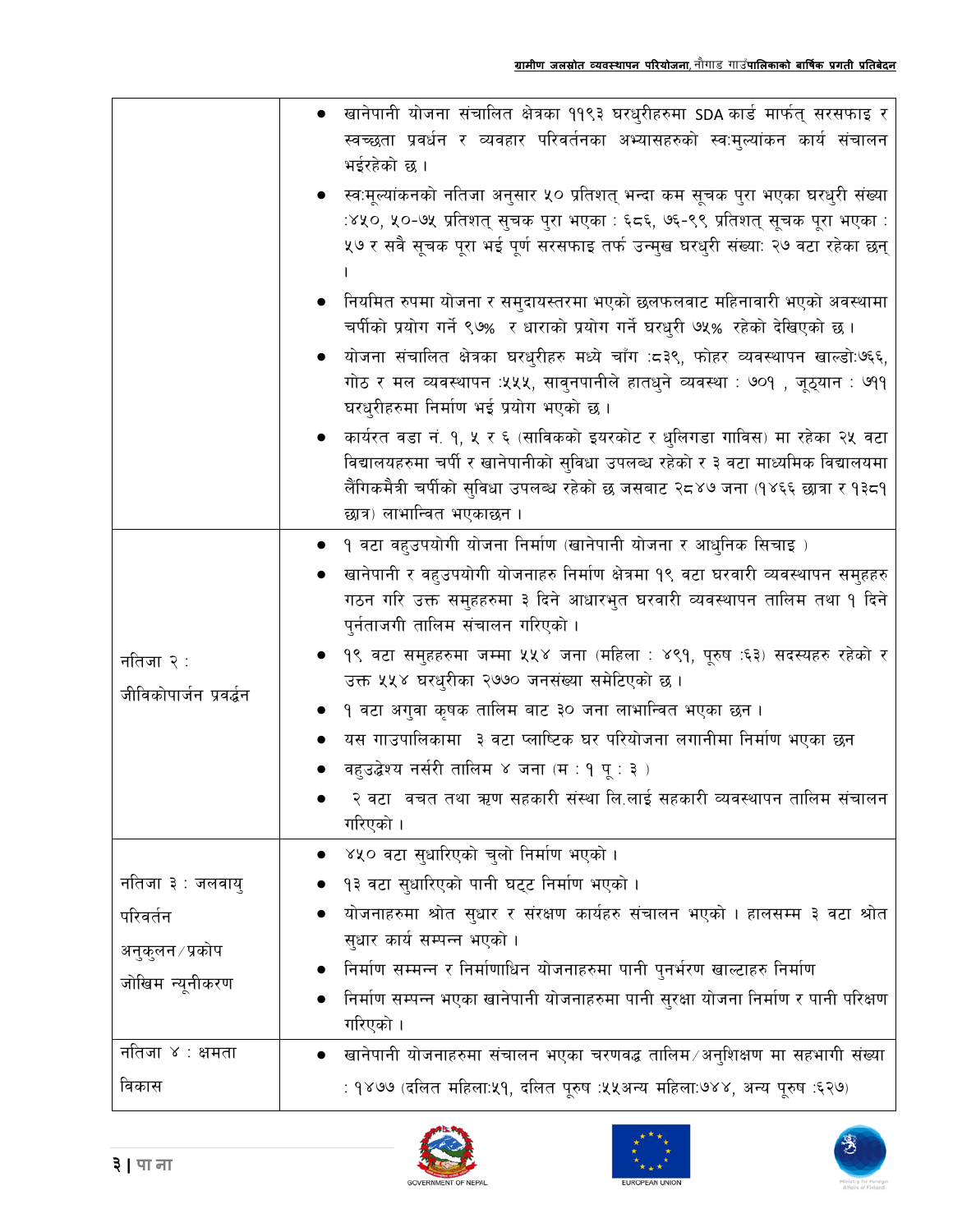| ● सरसफाइ, स्वच्छता तथा जनचेतना सम्वन्धितालिम : २७०९ (म:१८०१, पू:९०८)         |
|------------------------------------------------------------------------------|
| ●   गापा तथा वडा स्तरीय जनचेतना मूलक तालिम तथा गोष्ठी :२४१९(म:१५७६, पू:८४३)  |
| • जीविकोपार्जन तथा सहकारी व्यवस्थापन सम्वन्धि तालिम : ५९८ (म:५२२, पू:७६)     |
| • स्थानीय श्रोतव्यक्ति र ग्रामीण मर्मत संभार कार्यकर्ता : १३ (म :१, पू : १२) |





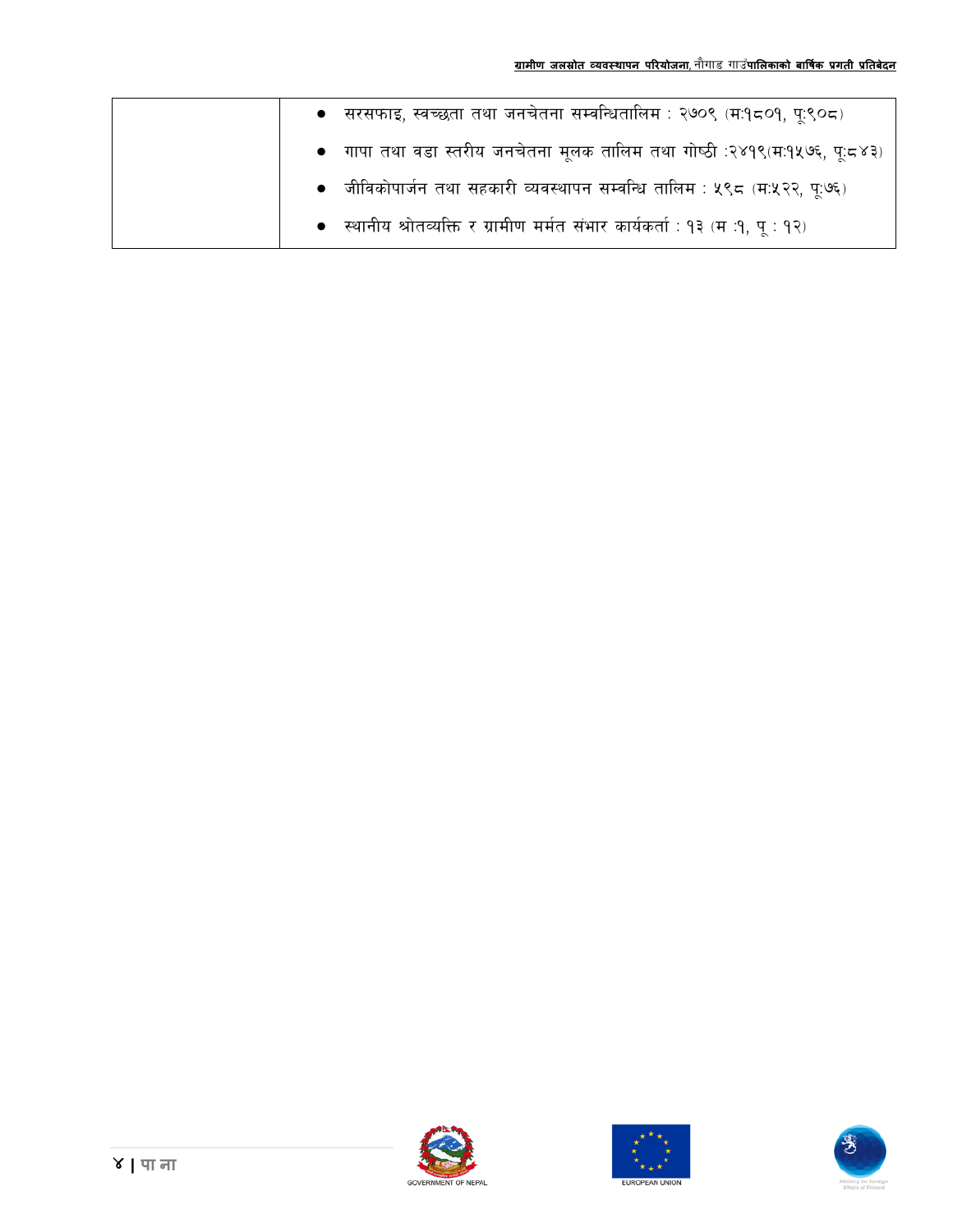## आर्थिक वर्ष २०७४ ⁄ ०७५ को वार्षिक प्रगति प्रतिवेदन

## १. पृष्ठभूमी

कर्णाली प्रदेश र प्रदेश सातका ग्रामीण क्षेत्रमा **"न्यायोचित, समतामूलक तथा दिगो रुपमा पानीको उपयोगको माध्यमवाट** स्थानीय जनताहरुको जीवनस्तर सुधार तथा जीवीकोपार्जनका अवसरहरुको वृद्धि गर्ने" लक्ष्यका साथ नेपाल सरकार र गणतन्त्र फिनल्याण्ड सरकार बीच सम्फौता भई आर्थिक वर्ष २०६३/०६४ देखि यस क्षेत्रका १० जिल्लाहरु (अछाम, बैतडी, बफाङ्ग, बाज्रा, डडेलधुरा, दार्चुला, डोटी, कैलाली, दैलेख र हम्ला) मा सफलतापूर्वक निरन्तर सञ्चालन भइरहेको ग्रामीण जलस्रोत व्यवस्थापन परियोजनो (RVWRMP) राज्यको पुनर्सरचनासँगै नेपालको संविधान २०७२ र स्थानीय सरकार सञ्चालन ऐन २०७४ को मर्म अनुरुप अर्थिक वर्ष २०७४/०७५ को आरम्भ देखिनै स्थानीय सरकार मातहत कार्यान्वयन भईरहेको छ।

नेपालमा संघीयताको कार्यान्वयन सँगै नेपालको संविधान २०७२ ले परिकल्पना गरे वमोजिम स्थानीय विकास निर्माणको जिम्मेवारी स्थानीय तहको काँधमा आएको छ । संघ र प्रदेशको संयुक्त अधिकार सुचीमा भएका बाहेक स्थानीय तहका विभिन्न २२ वटा अधिकारहरु नेपालको संविधान, २०७२ को अनुसुची ८ मा व्यवस्था गरिएको छ । जस अनुसार स्थानीय स्तरका जनसरोकारका सबै विषयवस्तुहरुको योजना तर्जुमा, कार्यान्वयन, अनुगमन तथा मूल्यांकन स्थानीय तहको जिम्मेवारी भित्र पर्दछ ।

यस गाउँपालिकामा परियोजना कार्यान्वयन गर्नको लागि मिति २०७४ श्रावण २३ गतेमा स्थानीय पूर्वाधार विकास तथा कृषि सडक विभाग, यस गाउँपालिका र जिल्ला समन्वय समिति बीच समभ्रुदारी पत्रमा हस्ताक्षर सम्पन्न भएको हो । सोहि समभ्रुदारी पत्रमा उल्लेख भएका बँदाहरु तथा परियोजनाको स्वीकृत परियोजना कार्यान्वयन निर्देशिका मा उल्लेख भएका प्रावधानहरु मातहत रही आर्थिक वर्ष २०७४/०७५ मा किटान गरिएका लक्ष वमोजिम हासिल गरिएका उपलब्धीहरु, आइपरेका समस्याहरु लगायतका विषयहरुलाई विष्लेशण गरी यो वार्षिक प्रतिवेदन तयार गरिएको छ ।

आर्थिक वर्ष २०७४ ⁄ ०७५ मा परियोजना अन्तर्गत कुल बिनियोजित रकम मध्ये १०० प्रतिशत निकासा भै ९८ प्रतिशत खर्च भएको छ । जसमध्ये नेपाल सरकार तर्फको सबै रकम खर्च भएको छ भने दातु निकाय तर्फको रु.६,६६,१५५।०० अर्को वर्षमा सरी गएको छ । स्थानीय तहको विनियोजित मध्ये रु.१,४२,३६१।०० वढि खर्च भएको छ । यस स्थानीय तहमा बजेटको तलनामा ९८% आर्थिक प्रगति हासिल भएको छ ।

तर्जुमा गरिएका ५ भौतिक निर्माण तर्फका योजनाहरु मध्ये ५ योजनाहरु सम्पन्न भएका छन् भने ४ निर्माणाधिन योजनाहरु आगामी बर्ष समेत निरन्तर रुपमा निर्माण कार्य हुने गरी जिम्मेवारी सरी गएका छन् ।

यस प्रतिवेदनमा नौगाड पालिकामा ग्रामीण जलस्रोत व्यवस्थापन परियोजना अन्तर्गत हासिल भएको प्रगती तथा सम्पन्न हुन नसकेकाका कियाकलापहरु तथा आइपरेका समस्याहरुलाई संक्षिप्त रुपमा प्रस्तुत गरिएको छ । यस प्रतिवेदनले गाउँपालिका परियोजना व्यवस्थापन समिति तथा परियोजना सहयोग इकाई ∕परियोजना समन्वय कार्यालयलाई समेत भविष्यमा परियोजनालाई थप प्रभावकारी बनाउनको लागि चाल्नु पर्ने आवश्यक कदमको बारेमा मार्गदर्शन प्रदान गर्ने अपेक्षा गरिएको छ ।





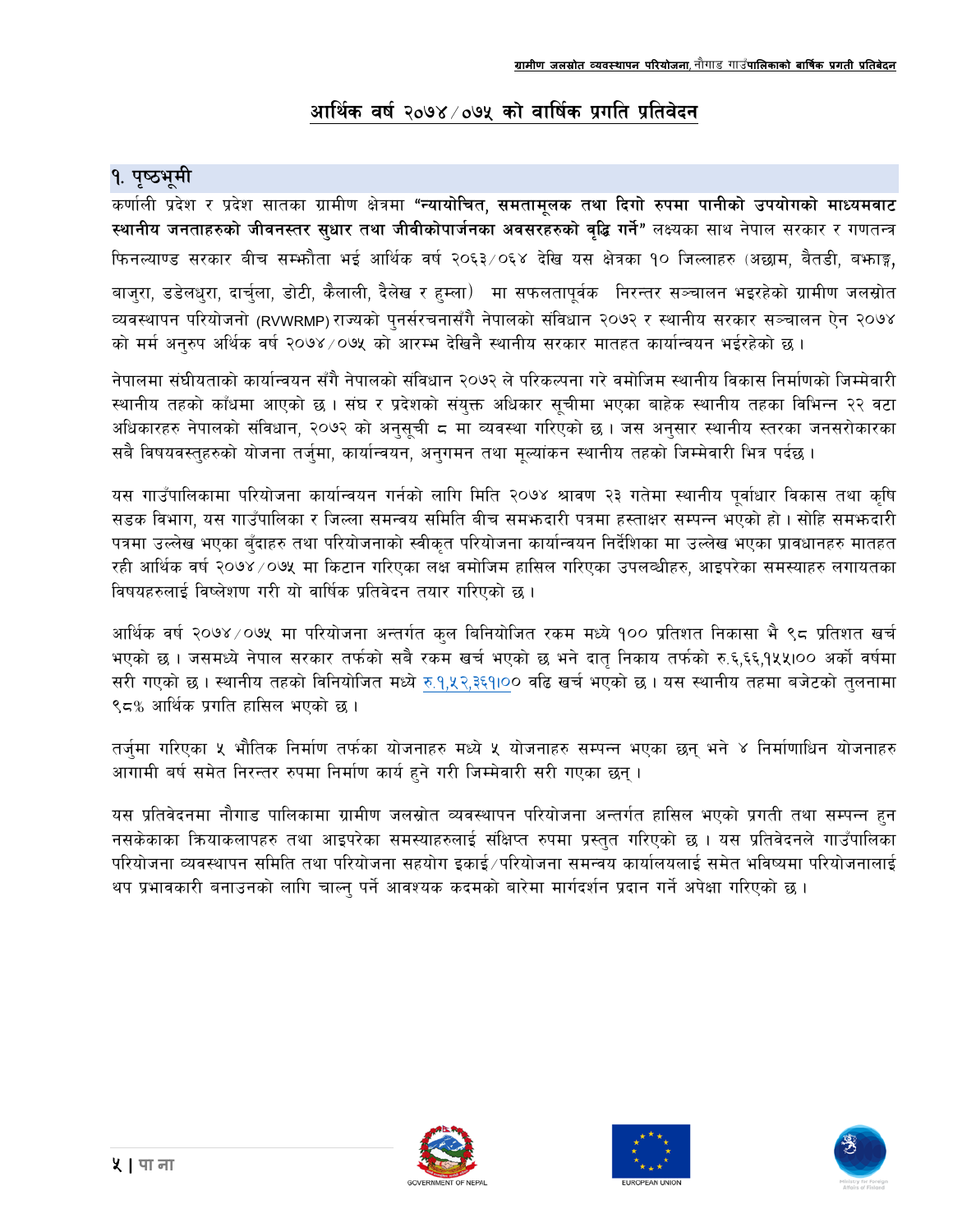#### २. लक्ष बमोजिम उपलब्धी

#### २.१. जलउपयोग गुरुयोजना

यस गाउँपालिकामा आर्थिक वर्ष २०७४/०७५ मा तर्जुमा गर्ने लक्ष राखिएको जलउपयोग गुरुयोजना सम्बन्धमा निम्न बमोजिम प्रगति हासिल भएको छ । जलउपयोग गुरुयोजनासंग सम्बन्धित क्षमता विकासका क्रियाकलापहरु शीर्षकमा उल्लेख गरिएको छ । जलउपयोग गुरुयोजना सम्बन्धमा यस आर्थिक वर्षमा भएको प्रगति निम्न बमोजिम रहेको छ ।

#### तालिका १ : जलउपयोग गरुयोजना तर्जमाको प्रगति स्थिति

| लक्ष्य                                                                                                         | प्रगति                                                                                         |
|----------------------------------------------------------------------------------------------------------------|------------------------------------------------------------------------------------------------|
|                                                                                                                | <u> १. नौगाड गाउंपालिका अन्तरगत समायोजन भएका यो गापाको सम्पर्ण वडाहरुको जलउपयोग गूरुयोजना </u> |
| साविकका इयरकोट, खार, सिप्टी, धुलिगडाको गा.वि.स.स्तरीय   समायोजन   भै   गापा   स्तरीय   जलउपयोग   गृरुयोजना   र |                                                                                                |
| जलउपयोग गुरुयोजना पहिले नै निर्माण भइसकेको छ ।                                                                 | ॑ जिविकोपार्जन कार्यान्वयन योजना चालु आ.व.मा तयार ॑                                            |
|                                                                                                                | भैसकेको छ ।                                                                                    |

### २.२. भौतिक प्रगति

यस गाउँपालिकामा आर्थिक वर्ष २०७४ ⁄ ०७५ मा भौतिक निर्माण तर्फ हासिल गरिएको प्रमुख उपलब्धी बुँदागत रुपमा निम्न बमोजिम प्रस्तुत गरिएको छ।

- १. २ वटा क्रमागत (खानेपनी) योजना र ३ वटा नया खा.पा. योजना सम्पन्न भएको ।
- २. १ वटा खानेपानी योजना ५० प्रतिशतु निर्माण कार्य सम्पन्न भएको ।
- ३. २ वटा वहुउपयोगी (खापा तथा आधुनिक सिचाई) योजना ५० प्रतिशत निर्माण कार्य सम्पन्न भएको
- ३. ४५० वटा आधुनिक चुल्हो (रकेट चुल्हो) जड़ान भएको ।
- ४. १३ वटा सुधारिएको पानी घट्ट जडान भएको ।

तालिका २ : यस आर्थिक वर्षमा हासिल गरिएको भौतिक उपलब्धी

| क.सं.              | योजनाको प्रकार               | सम्पन्न गर्ने लक्ष |           | हासिल भएको उपलव्धी |           | प्रगती प्रतिशत (%) |           |  |
|--------------------|------------------------------|--------------------|-----------|--------------------|-----------|--------------------|-----------|--|
|                    |                              | योजना              | लाभान्वित | योजना              | लाभान्वित | योजना              | लाभान्वित |  |
|                    |                              | संख्या             | जनसंख्या  | संख्या             | जनसंख्या  | संख्या             | जनसंख्या  |  |
| ٩                  | खानेपानी योजनाहरु            | ६                  | 9085      | ६                  | 9085      | 900%               | 900%      |  |
| २                  | सिँचाई योजनाहरु              | $\circ$            | $\circ$   |                    |           |                    |           |  |
| ३                  | संस्थागत चर्पीहरु            | ٩                  | ५७५       | ٩                  | ५७५       | 900%               | 900%      |  |
|                    | (संख्या)                     |                    |           |                    |           |                    |           |  |
| Χ                  | घरबारी व्यवस्थापन (घरधुरी)   | १२                 | 9500      | 93                 | 9500      | 900%               | 900%      |  |
|                    | नया समुहरुलाई तालिम          |                    |           |                    |           |                    |           |  |
| X                  | सुधारिएको चुल्हो             | 500                | ooog      | XXO                | २२५०      | ও५%                | ৩५%       |  |
|                    | (संख्या)                     |                    |           |                    |           |                    |           |  |
| $\boldsymbol{\xi}$ | सुधारिएको पानी घट्ट (संख्या) | 9X                 | 959       | १३                 | १६२५      | ≂ ಅ%               | ≂'೨%      |  |
| ৩                  | घरबारी व्यवस्थापन (घरधुरी)   | 92                 | २२५०      | ও                  | ९७०       | $80\%$             | $x3\%$    |  |
|                    | समुहरुलाई पुर्नताजगी         |                    |           |                    |           |                    |           |  |
|                    | तालिम                        |                    |           |                    |           |                    |           |  |





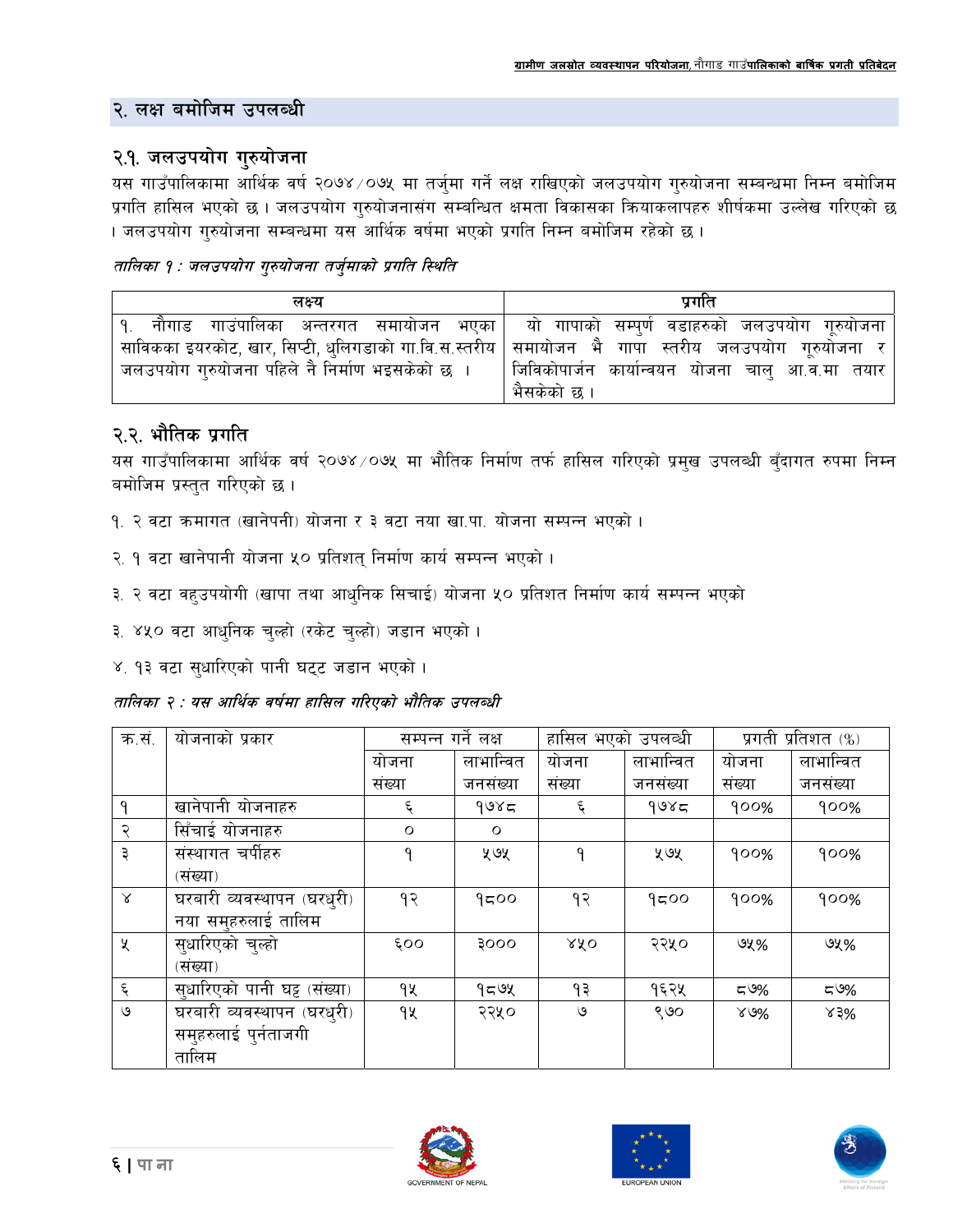तपसील बमोजिमको कारणले लक्ष गरिए बमोजिम योजनाहरु सम्पन्न हुन नसकी लक्षीत उपलब्धी हासिल हुन सकेन ।

तालिका ३ : लक्ष बमोजिम भौतिक उपलब्धी हासिल हुन नसक्नुको कारण

| क.सं. | लक्ष बमोजिम उपलव्धी हासिल हुन नसक्नुको      | भविष्यमा यस प्रकारको समस्या आउन नदिनको लागि        |
|-------|---------------------------------------------|----------------------------------------------------|
|       | कारण                                        | गाउँपालिका परियोजना व्यवस्थापन समितिको रणनीति      |
|       | सबै योजनहरु लक्ष्य वमोजिम सम्पन्न भएतापनि   | O उपभोक्ताको सहलगानी अग्रीम लिएर सम्फौत  गर्ने तथा |
|       | सुधारिएको आधुनिक चुल्हो र सुधारिएको पानी    | सप्लायर्सलाइ समयमा सामग्री उपलब्ध गराउन ताकेता     |
|       | घट्ट जडान कार्यमा उपभोक्ताहरुले माग वमोजिम  | गर्नुपर्ने ।                                       |
|       | समयमा नगद जम्मा नगर्नु, तथा धनगढीको         |                                                    |
|       | सप्लायर्सले समयमा बाजार सामग्री उपलब्ध      |                                                    |
|       | गराउन् नसकेकाले ल्यक्ष्य अनुसार उपलब्धी हुन |                                                    |
|       | नसकेको ।                                    |                                                    |
|       | घरवारी व्यवस्थापन पुर्नताजगी तालिम एउटै     | O बाीर्षक कार्यक्रम बनाउदा ध्यान दिनुपर्ने  ।      |
|       | जिविकोपार्जन भएकोले मार्मा गापाको पनि नौगाड |                                                    |
|       | गापाको लक्ष्यमा जोडिन गएको वास्तविक ७ वटा   |                                                    |
|       | समुहहरुमा पुर्नताजगी तालिम सम्पन्न भएको ।   |                                                    |

गाउँपालिका भित्र परियोजनाको सहयोगमा सम्पन्न भएका तथा निर्माणाधिन योजनाहरुको सूची <mark>अनूसूची १</mark> मा दिइएको छ ।

#### २.३. क्षमता विकास

आर्थिक वर्ष २०७४ ⁄ ०७५ मा यस गाउँपालिकामा क्षमता विकास तर्फ हासिल भएका प्रमुख उपलब्धीहरु निम्न बमोजिम रहेका छन ।

१. १४७७ जनाले (दलित महिला:५१, दलित पूरुष :५५अन्य महिला:७४४, अन्य पूरुष :६२७) खानेपानी योजनाहरुमा संचालन भएका चरणवद्ध तालिम /अनुशिक्षण लिएको ।

२. २७०९ जनाले (म:१८०१, पू:९०८) सरसफाइ, स्वच्छता तथा जनचेतना सम्वन्धि तालिम लिएको ।

३. २४१९ जनाले (म:१५७६, पू:८४३) गापा तथा वडा स्तरीय जनचेतना मूलक तालिम तथा गोष्ठीमा सहभागी ।

४. ५९८ जनाले (म:५२२, पू:७६) जीविकोपार्जन तथा सहकारी व्यवस्थापन सम्वन्धि तालिम लिएको ।

५. १३ जनाले(म :१, पू : १२) स्थानीय श्रोतव्यक्ति र ग्रामीण मर्मत संभार कार्यकर्ता, पोलीहाउस तालिम, वहुउद्बेश्य नर्सरी तालिम लिएको ।





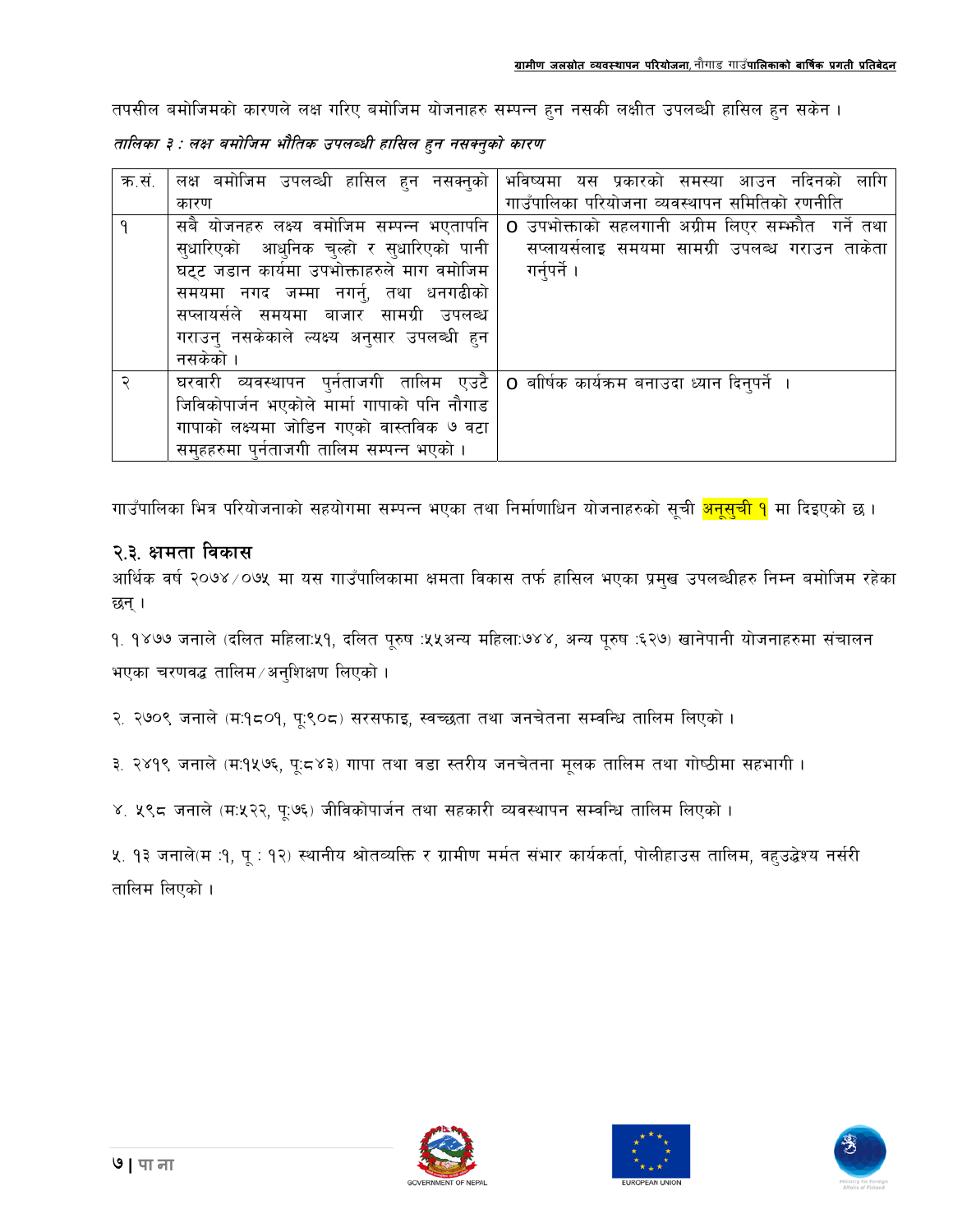| क्षमता अभिवृद्धि क्रियाकलाप                                                | दलित<br>महिला | दलित<br>प्रुष | जनजाती<br>महिला | जनजाती<br>पुरुष | अन्य<br>महिला | अन्य<br>पुरुष | जम्मा<br>महिला | जम्मा<br>पुरुष |
|----------------------------------------------------------------------------|---------------|---------------|-----------------|-----------------|---------------|---------------|----------------|----------------|
| खानेपानी योजना चरणवद्ध<br>कार्यपद्धति वमोजिमका तलिम                        | ५१            | ५५            | $\circ$         | $\circ$         | QXX           | ६२७           | ७९५            | ६८२            |
| सरसफाइ, स्वच्छता तथा<br>महिनावारी व्यवस्थापन सम्बन्धी<br>तालिमहरु          | ३२९           | بگا           | $\circ$         | $\circ$         | 9893          | द३२           | 9509           | ९०८            |
| जिवीकोपार्जन तथा सहकारी<br>विकाससंग सम्बन्धित तालिमहरु                     | ३६            | २             | $\circ$         | $\circ$         | لادو          | $\delta$      | ५२२            | بگا            |
| स्थानीय स्रोत व्यक्ति विकाससंग<br>सम्बन्धित प्राविधिक तालिमहरु             | $\circ$       | $\Omega$      | $\circ$         | $\circ$         | $\mathsf{P}$  | १२            | ٩              | १२             |
| जलउपयोग तथा जीविकोपार्जन<br>कार्यान्वयन गुरुयोजनासंग सम्बन्धित<br>तालिमहरु | $\circ$       | $\Omega$      | $\circ$         | $\circ$         | $\circ$       | $\circ$       | $\circ$        | $\Omega$       |
| नवीकरणीय उर्जा तथा जलवाय्<br>परिवर्तन संग सम्बन्धित तालिमहरु               | $80^{\circ}$  | २             | $\circ$         | $\circ$         | २५०           | ५३            | २९७            | ५५             |
| गाउँपालिका तथा जिल्ला स्तरीय<br>क्षमता विकास तालिमहरु                      | १६५           | ११७           | ۹               | $\circ$         | 9890          | ७२६           | १५७६           | 587            |
| जम्मा                                                                      | ६२८           | २५२           | ٩               | $\mathbf{o}$    | 8363          | २३२४          | ४९९२           | २५७६           |

|  |  |  | तालिका ४ : क्षमता विकास तर्फ प्रशिक्षित जनशक्तिको विवरण सारांश |  |
|--|--|--|----------------------------------------------------------------|--|
|  |  |  |                                                                |  |

तालिमको विस्तृत विवरण <mark>अनुसूची २</mark> मा दिइएको छ ।

#### २.४. जीविकोपार्जन कार्यक्रम

यस आर्थिक वर्षमा जीविकोपार्जन तर्फ यस गाउँपालिकामा निम्न बमोजिमको प्रमुख उपलब्धी हासिल भएको छ ।

१. घरबारी : नौगाड गापा १,३,५र ६ मा चालु आ.व. सम्ममा जम्मा १४ वटा घरवारी समुह गठन भै गापाबाट ११ र परियोजनाबाट ५वटा गरि १६ वटा पोलीहाउस स्थापान भएका छन जसबाट तिनिहरुले आयआर्जन गरिरहेका छन ।

२.आयआर्जन : मार्मा १ मा ७२ घरधुरीले व्यवसायिक रुपमा तरकारी र ५३ घरधुरीले फलफुल उल्पादन गर्ने गरेको ।

३.सहकारी : मार्मा १ मा दुर्गेश्वरी बचत तथा ऋण सहकारी संस्थालाई परियोजनाको तालिम पश्चात राम्रोकाम गरि रहेकोछ ।

४. लघु उद्यम : यस गापामा ३३ वटा लघुउद्यम (अल्लो प्रशोधन, अल्लो कपडा उद्योग, होजीयारी उद्योध,चिउरी प्रशोधन,सिलाइ कटाइ, आदि) संचालनमा रहेको छन।

५. स्थानीय स्रोत व्यक्ति उत्पादन : परियोजनाबाट हालसम्म २० (१० जना चालु आवमा) ग्रामीण मर्मत सम्भार कार्यकर्ता र ७ जना वहुउद्धेश्य नर्सरी उत्पादक रहेका छन । नौगाड गापामा २ वटा एग्रोभेट स्थापना भै सेवा दिइरहेका छन ।

|           | अघिल्लो<br>आ.व. सम्म |         |         | यस आ.व. मा |      |         | जम्मा |       |        |        |      |       |
|-----------|----------------------|---------|---------|------------|------|---------|-------|-------|--------|--------|------|-------|
| वडा नं.   | दलित                 | जनजाता  | अन्य    | जम्मा      | दलित | जनजाती  | अन्य  | जम्मा | द्यलित | जनजाता | अन्य | जम्मा |
|           |                      |         |         |            |      |         |       |       |        |        |      |       |
| नौगाड १   | O                    | Ο       | ९ २     | ९ २        | O    | $\circ$ | १७९   | १७९   | Ο      | O      | २७१  | २७१   |
| नौगाड ३   | Ο                    | Ο       | $\circ$ | $\circ$    | १३   | $\circ$ | 99X   | १२८   | ۹३     | O      | ११५  | १२८   |
| नौगाड ५,६ | ζ                    | Ο       | ςς      | ९६         | ২७   | $\circ$ | २४६   | ২৩३   | ३५     | O      | ३३४  | ३९९   |
| जम्मा     | ζ                    | $\circ$ | १८०     | १८८        | ΧO   | $\circ$ | X RO  | ५८०   | ४द     | O      | ७२०  | ঙ্ঘ   |

#### तालिका १ : घरबारी व्यवस्थापन गर्ने घरधुरी विवरण





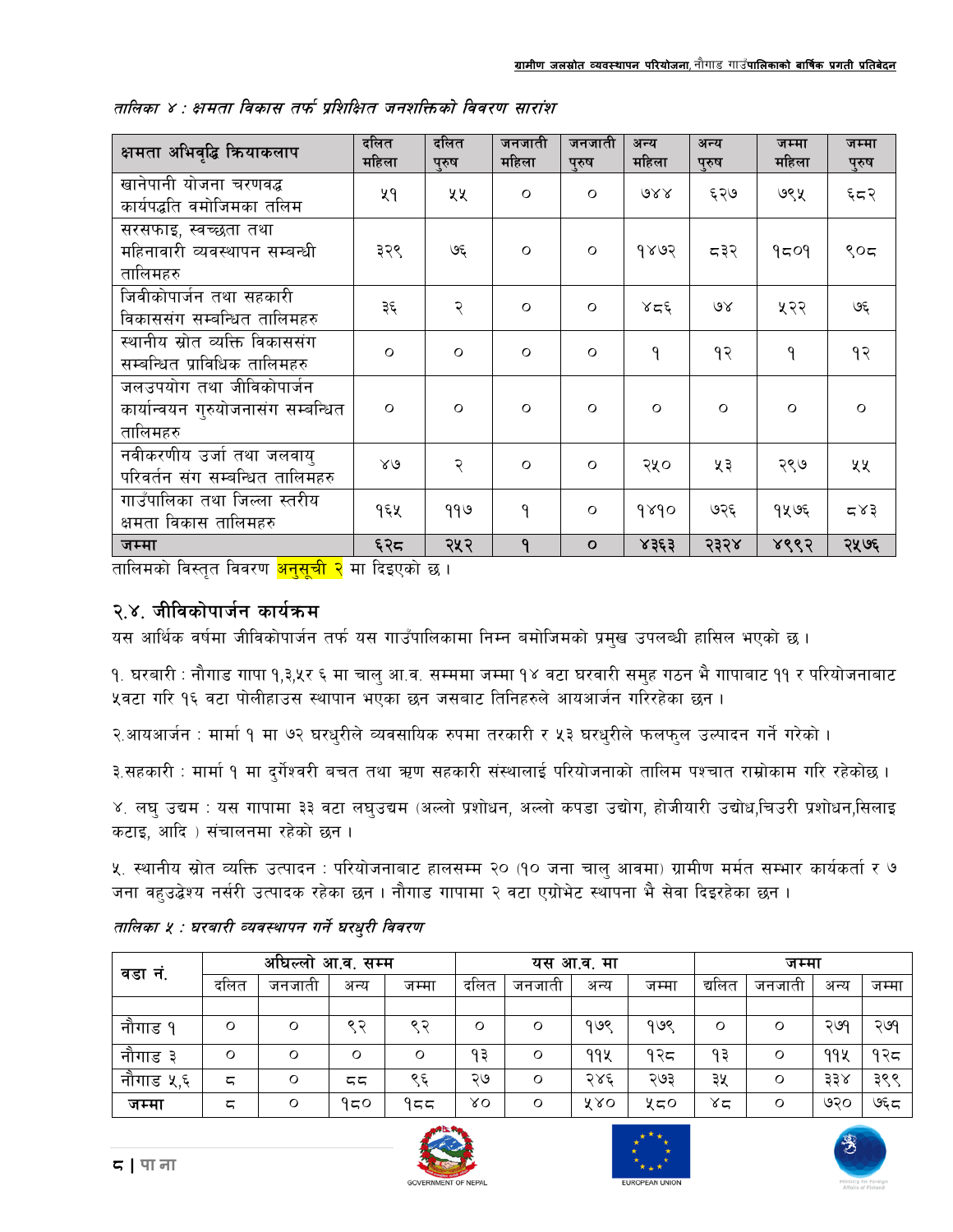#### तालिका ६ : आयआर्जन सम्बन्धी विवरण

|       | आयआर्जन क्रियाकलापहरु          | व्यवसाय गर्ने जम्मा व्यक्ति |        |      |       |  |  |  |
|-------|--------------------------------|-----------------------------|--------|------|-------|--|--|--|
| क.स.  |                                | दलित                        | जनजाती | अन्य | जम्मा |  |  |  |
|       | व्यवसायिक तरकारी तथा मसला खेती | ७                           |        | ६५   | ७२    |  |  |  |
|       | व्यवसायिक फलफुल खेती           | ζ                           |        | ΧX   | u a   |  |  |  |
|       | लघउद्यम व्यवसाय                |                             |        | ЗO   | зз    |  |  |  |
|       | बहद्देश्यीय नर्सरी व्यवस्थापन  |                             |        |      |       |  |  |  |
|       | एग्रोभेट                       | ∩                           |        |      |       |  |  |  |
|       | पोलीहाउस स्थापना               |                             | ∩      | ۹ς   | २०    |  |  |  |
| जम्मा |                                | ാറ                          |        | १६६  | ৭≂७   |  |  |  |

#### तालिका ७ : सहकारी सम्बन्धी विवरण

|           | परियोजनाको प्राविधिक सहयोग प्राप्त सहकारीको नाम<br>सूचकहरु |               |                  |  |  |  |  |  |
|-----------|------------------------------------------------------------|---------------|------------------|--|--|--|--|--|
|           |                                                            | समैजी बचत तथा | सुर्योदय बचत तथा |  |  |  |  |  |
| क.सं.     |                                                            | ऋण सहकारी     | ऋण सहकारी        |  |  |  |  |  |
|           |                                                            | संस्था लि.    | संस्था लिमिटेड   |  |  |  |  |  |
|           | सहकारीमा आवद्ध उपभोक्ता समिति                              | ৩             |                  |  |  |  |  |  |
|           | संख्या                                                     |               |                  |  |  |  |  |  |
|           | शेयर धनीहरुको संख्या                                       | ६६९           | ३४५              |  |  |  |  |  |
|           | कुल सम्पत्ती रु.                                           | ५५,६०,०६२।००  | २१,११,७६४।००     |  |  |  |  |  |
| $\propto$ | कुल ऋण लगानी रु                                            | ४१,७९,५६५।००  | 20,00,000 00     |  |  |  |  |  |
| X         | असूली दर                                                   | ९९%           | $\circ$          |  |  |  |  |  |
| ६         | खुद नाफा रु                                                | २,२८,१०६१००   | $\circ$          |  |  |  |  |  |
| ৩         | मर्मत सम्भार कोष विनियोजन रु                               | $\circ$       | $\circ$          |  |  |  |  |  |
| ς         | जगेडा कोष रु.                                              | $\circ$       | १५,९६१।००        |  |  |  |  |  |
| ९         | सञ्चालन आत्मनिर्भरता                                       | 9.84%         | $\circ$          |  |  |  |  |  |

हरेक सहकारीको विस्तृत विवरण अनुसूची ३ मा दिइएको छ।

#### ३. अनुगमन तथा प्रतिवेदन

गाउँपालिका तथा स्थानीय पूर्वाधार विकास विभाग तथा कृषि सडक विभाग बीच सम्पन्न सम**भन्दारी बमोजिम यस गाउँपालिका**मा परियोजनाका क्रियाकलापहरुको नियमित रुपमा अनुगमन गर्नको लागि मिति ............. मा अनुगमन कार्यदल गठन गरिएको छ । (यदि गठन गरिएको छैन भने कहिले गर्ने हो उल्लेख गर्ने)<mark> गापा स्तरीय अनुगमन कार्यदल गठन गरिएको तर परियोजनाबाट</mark> <u>संचालित योजनाहरुमा गापा तथा वडा प्रतिनिधिहरु अनुगमनमा सहभागी भएका ।</u>

|  | तालिका ८ : योजनास्तरमा गरिएको अनुगमनको विवरण |  |  |
|--|----------------------------------------------|--|--|
|  |                                              |  |  |

| क.सं | याजनाका नाम          | कार्यपद्धति<br>चरणवद्ध                   | अनगमन ।<br>स्थलगत | । गाउँपालिका कार्यालयवाट |
|------|----------------------|------------------------------------------|-------------------|--------------------------|
|      |                      | वमोजिम गर्नुपर्ने स्थलगत   गरिएको संख्या |                   | सहभागि<br>अनगमनमा        |
|      |                      | अनगमन सख्या                              |                   | भएका संख्या              |
|      | बाटोमनिगैरा खापा यो. |                                          |                   |                          |
|      | पनखाया गोफा खापा यो. |                                          |                   |                          |





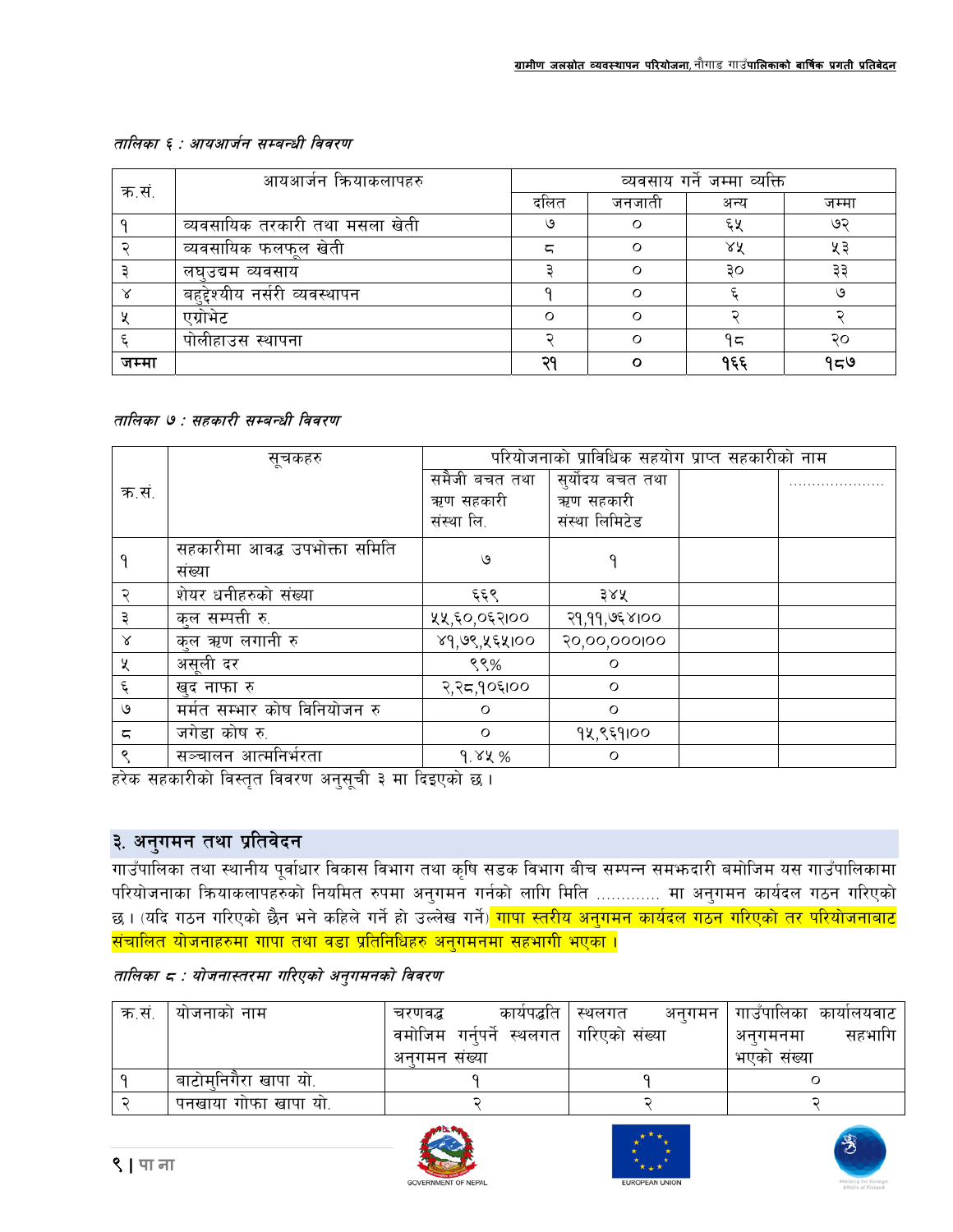|    | धौलोटे वशर खापा योजना       |    |    |    |
|----|-----------------------------|----|----|----|
| Χ  | ओराड माफगाउ खापा यो.        |    |    |    |
| X  | माफ्रथागलिग खापा यो.        |    |    |    |
|    | थांगलिग खापा यो.            |    |    |    |
| ৩  | कसाड खापा यो.               |    |    |    |
| ς  | दल्याण तल्लो कसाड वहुउपयोगी |    |    |    |
|    | योजना                       |    |    |    |
|    | जामीर खापा योजना            |    |    |    |
| 90 | पारीपन्यार चोरपानी ढोलाया   |    |    |    |
|    | खापा योजना                  |    |    |    |
| ۹۹ | पारीमा सल्याण खापा योजना    |    |    |    |
| १२ | जनहित मावि शौचालय           |    |    |    |
| 93 | सुधारिएको पानी घट्ट योजना   |    |    |    |
| 98 | सुधारिएको चुल्हो योजना      |    |    | ∩  |
|    | जम्मा                       | २९ | ২७ | २० |

#### तालिका ९ : गाउँपालिकाबाट परियोजनामा पेश भएका प्रतिवेदनहरु

| क.सं. | प्रतिवेदन                | आ.व. पेश गर्नुपर्ने संख्या |                  | समयमा पेश गरिएको सिमयमा पेश गर्न नसकिएको |
|-------|--------------------------|----------------------------|------------------|------------------------------------------|
|       |                          |                            | प्रतिवेदन संख्या | प्रतिवेदन संख्या                         |
|       | मासिक आर्थिक प्रतिवेदन ( |                            | ດ ລ              |                                          |
|       | फाँटबारी)                |                            |                  |                                          |
|       | चौमासिक प्रगति प्रतिवेदन |                            |                  |                                          |
|       | वार्षिक प्रतिवेदन        |                            |                  |                                          |
|       | जम्मा                    | ۹٤                         |                  |                                          |

परियोजना सहयोग इकाई तथा परियोजना समन्वय कार्यालयवाट विभिन्न मितिमा गरिएको जलस्रोत विकास कोषको अनुगमनको कममा दिइएका सुभावहरुको कार्यान्वयन निम्न बमोजिम गरिएको छ।

तालिका १० : अनुगमनमा औँल्याइएका सुभ्राबहरुको कार्यान्वयन

| क.सं. | अनुगमन     | अनुगमन टोलीले दिएको सुभ्काब                        | सुभ्जावको कार्यान्वयन विवरण          |
|-------|------------|----------------------------------------------------|--------------------------------------|
|       | मिति       |                                                    |                                      |
|       | २०७४।१०१३१ | 0 आम्दानी खर्च खाता (SuTRA) कम्प्युटर              | o हाल सम्म  त्यो सफ्टवेवरमा          |
|       |            | सफुटवेयरवाट प्राप्त पहिलो किस्ताको आम्दानी         | खातापाता नराखिएको ।                  |
|       |            | भौचर तयार गर्नुपर्ने ।                             | o गा.पा.ले बैंक नगदी किताव तयार गरि  |
|       |            | ○ बैंक नगदी खातामा आम्दानी खर्च अद्यावधि           | सोहि अनुसार आम्दानी खर्च हिसाव       |
|       |            | गर्नपर्ने ।                                        | राखेको छ ।                           |
|       |            | 0 चालु र पूजीगत खर्च शिर्षकको छुट्टा छुट्टै राख्ने | oचालु र पूजीगत खर्च शिर्षकको छुट्टा  |
|       |            | तथा प्रत्येक महिनाको रजिष्टर अध्यावधि गर्नुपर्ने । | छुट्टै राख्ने र हाल रजिष्टर अध्यावधि |
|       |            |                                                    | भएको                                 |

जलस्रोत विकास कोषको सम्पूर्ण खर्च रकम तोकिएको शीर्षकमा मात्र गरिएको छ । ग्रामीण जलस्रोत आर्थिक वर्षमा भएको आम्दानी खर्चको भएको रकमको विवरण गाउँपालिकाको सूचना पाटीमा मिति <mark>............</mark> मा प्रकाशित गरिएको छ। वा वेवसाइटमा राखिएको वा <mark>..........</mark> ।





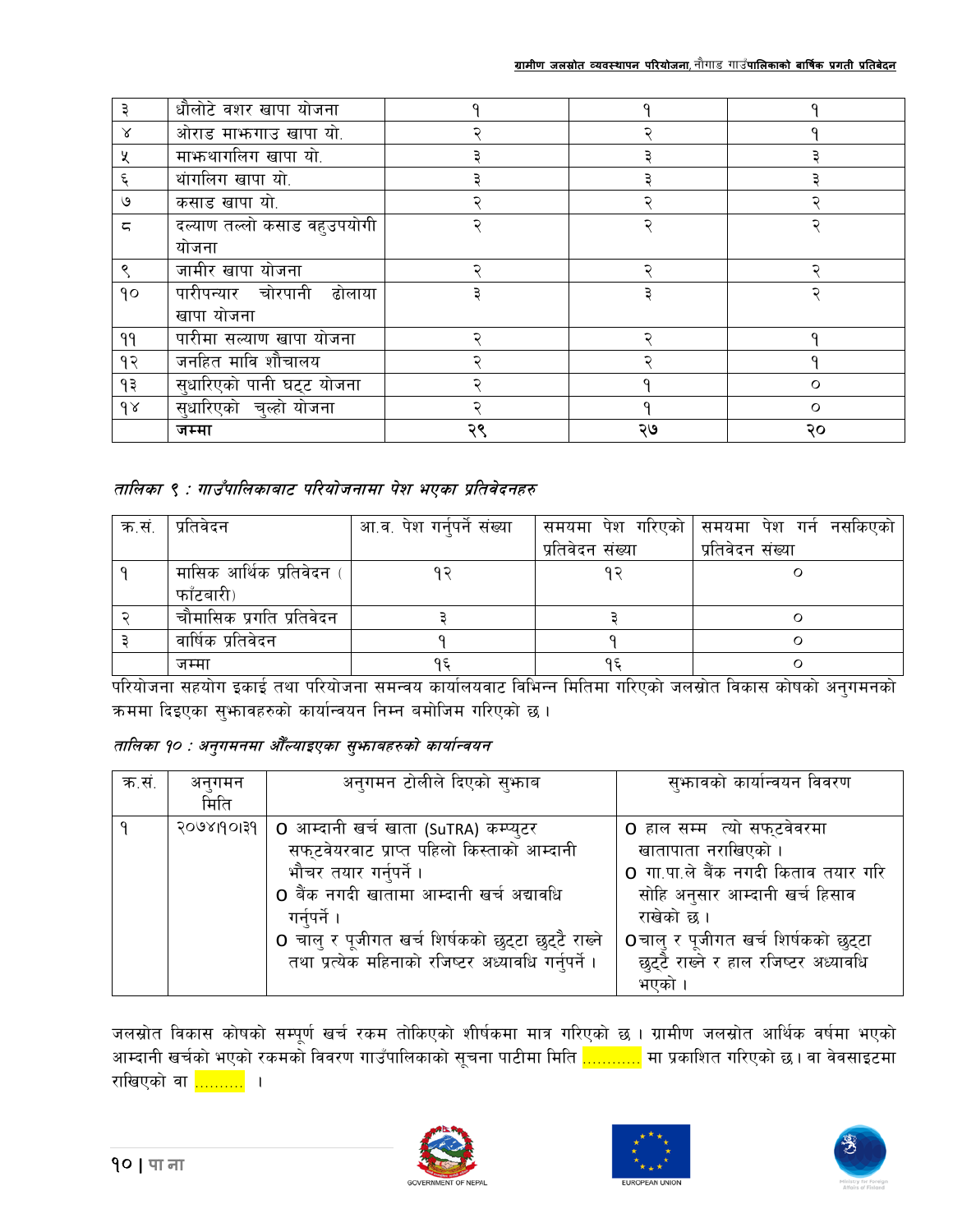## ४. प्रगती समीक्षा तथा योजना तर्जुमा

विभिन्न मितिमा परियोजनाका कियाकलापहरुको प्रगती समीक्षा तथा परियोजनाको कार्यान्वयनको विषयमा गाउँपालिका परियोजना व्यवस्थापन समितिको बैठक बसी विभिन्न विषयमा छलफल तथा निर्णयहरु गरिएको छ।

| तालिका ११ : गाउँपालिका परियोजना व्यवस्थापन समितिको बैठक |
|---------------------------------------------------------|
|---------------------------------------------------------|

| <mark>बैठक नं.</mark> | मिति       | <u>प्रमुख छलफल तथा निर्णयहरु</u>                                                                                                                                                                                                                                                                                                                                                                |
|-----------------------|------------|-------------------------------------------------------------------------------------------------------------------------------------------------------------------------------------------------------------------------------------------------------------------------------------------------------------------------------------------------------------------------------------------------|
| $\mathsf{P}$          | 2068108109 | ● गाउंपालिका परियोजना व्यवस्थापन समिति गठन,बार्षिक कार्यकम वारे छलफल, बार्षिक<br>कार्ययोजना अनुमोदन, सहयोगी संस्था SWS दार्चुला संग सम्फौता गर्ने ।                                                                                                                                                                                                                                             |
| २                     | २०७४।०५।२५ | ● मासिक प्रगती समिक्षा, सहयोगी संस्थाको नियमित बैठकको समीक्षा, नया योजनाहरुको<br>सर्वेक्षण गर्ने,अनगमन गर्ने                                                                                                                                                                                                                                                                                    |
| ३                     | २०७४।०६।२४ | ● मासिक प्रगती समिक्षा, सहयोगी संस्थाको नतिजमुखी कार्ययोजना अनुमोदन, धुलिगडा<br>आधुनिक चुल्हो र पानी घट्ट योजनाको म्यादथप, परियोजनाका लागि गापाबाट सर्म्प व्यक्ति<br>तोक्ने, विस्तृत सर्वेक्षण गर्ने, यो आ.व.को वजेट माग गर्ने ।                                                                                                                                                                |
| $\propto$             | 2098105198 | ● मासिक प्रगती समिक्षा, सहयोगी संस्थाSWS दार्चुलालाई नौगाड २ र ३ न. वडामा संचालन<br>हुने योजनाहरुका लागि थप जनशक्तिको लागि विज्ञापन गर्ने र साविक इयरकोट र धुलिगडाका<br>लागि २जना LRP का लागि गापाले बिज्ञापनगर्ने, योजनाहरुको सम्फौता गर्ने ।                                                                                                                                                  |
| $\chi$                | २०७४1०९1६  | • मासिक प्रगती समिक्षा, MIS प्रणालीको लागिPSU लाई  आवश्यक सहयोगका लागि अनुरोध<br>गर्ने, योजनाको म्याद थप गर्ने ।                                                                                                                                                                                                                                                                                |
| $\xi$                 | २०७४।०९।२६ | • मासिक प्रगती समिक्षा, SWS बाट सिफारिस भै आएका १ जना फिल्ड संयोजक, २ जना<br>जलश्रोत प्राविधिक काममा लगाउन अनुमति दिने र SWS सित थप सम्फौता गर्ने। राख्ने ,<br>योजनाहरुको म्याद थप गर्ने ।                                                                                                                                                                                                      |
| $\mathsf{G}$          | २०७४19०११६ | ● मासिक प्रगती समिक्षा, LRP लाई गापाबाट करार नियुक्ति दिने ,  गापाको जलउपयोग<br>गुरयोजना तथा जिविकोपार्जन कार्यन्वयन योजना(WUMP/LIP) तयारीको लागि PSU सिलाइ<br>अनुरोध गर्ने , योजनाको म्याद थप गर्ने, उ.स. व्यवस्थापन तालिमको लागि अपुग वजेट<br>योजना अनुगमन तथा मूल्यांकन खर्च शिर्षकबाट व्यहोर्ने ।                                                                                           |
| ζ                     | २०७४19२19५ | ● मासिक प्रगती समिक्षा, सम्भ्कौता भएका योजनाहरुको अनुमोदन गर्ने, वार्षिक कार्यक्रम<br>संसोधन गरि थप बजेट र गापा अधिकृत छनौट गरिदिनको लागि PSU ढडेल्धुरालाई अनुरोध<br>गर्ने । आ.व. २०७५।०७६को लागि विगत देखि परियोजनासित कार्यरत सहयोगी संस्था SWS-<br>Darchula लिाई थप प्रतिवद्धता सहित आगामी वर्षमा पनि सहयोगी संस्थाको रुपमा सम्भ्रौता<br>गर्ने अनुमतिका लागि PS∪ डडेल्धुरालाई अनुरोध गर्ने । |
| ९                     | २०७५1०१1२९ | ● मासिक प्रगती समीक्षा, आगामी वर्षको बार्षिक कार्यक्रम तयार गरि पसई डडेल्धुरा पठाउने<br>सम्बन्धमा ।                                                                                                                                                                                                                                                                                             |
| 90                    | २०७५।०२।२८ | ● मासिक प्रगती समीक्षा, नौगाड गापामा नया आ.व.का लागि नया सहयोगी संस्था छनौट गर्ने<br>सोको नेतृत्व PSU लाई दिने, सहयोगी संस्था छनौटका लागि गापा प्रतिनिधि छनौट गर्ने,<br>सहयोगी संस्था छनौटको लागि सूचना प्रकाशन गर्ने ।                                                                                                                                                                         |
| 99                    | २०७५।०३११८ | ● मासिक प्रगती समीक्षा, योजनाहरुमा दोस्रो र तेस्रो अनुगमन,क्रमागत योजनाहरुका लागि ३<br>महिनाको लागि गापाबाट कार्यरत जलश्रोत प्राविधिकलाई करार नियुक्ति दिने, आगामी<br>आ.व.२०७५।०७६ को वार्षिक कार्यक्रम तयार गरि गाउसभा बाट पारित गराउने , गाउ<br>सभाबाट विभिन्न ४ वटा नीति तथा रणनीति तयार गर्न सुभ्फाव दिने ।                                                                                 |





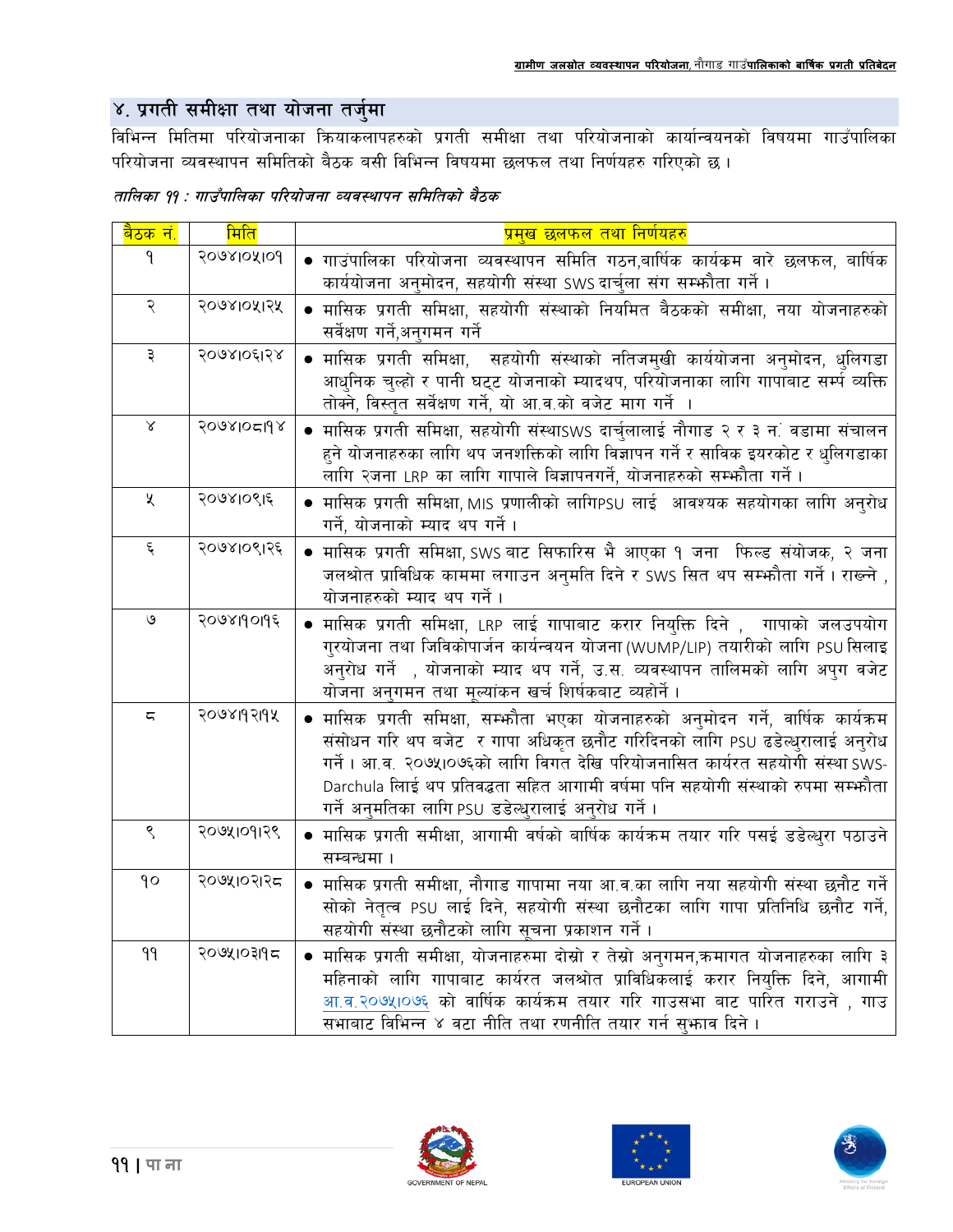#### ५. नीति तर्जुमा

गाउँपालिकाले खानेपानी, सरसफाइ, स्वच्छता एवं महिनावारी व्यवस्थापन तथा जीविकोपार्जन प्रवर्द्धन क्षेत्रमा निम्न वमोजिमका नीतिहरु तर्जुमा गरेको छ।

- १. जलश्रोतसित सम्बन्धिय योजनाहरुको संचालन तथा मर्मत सम्भार O&M Policy/Regulation तयार गर्न
- २. गापाको जलउपयोग गुरुयोजना (WUMP), जिविकोपार्जन गुरुयोजना(LIP), लगानी रणनीति (Investment Plan) तयार गर्न
- ३. निर्णयमा महिला गोष्ठीबाट तयार गरिएको लैगिक उत्तरदायी योजना अनुमोदन गर्ने ।
- ४. मर्यादित महिनावारी व्यवस्थापनको लागि गापा स्तरीय नीति तयार गर्ने ।

#### ६. सहकार्य

परियोजना कार्यान्वयनको सिलसिलामा परियोजनासँग सम्बन्धित योजना कियाकलापहरुमा गाउँपालिकाका विषयगत शाखाहरु र अन्य साभ्रेदार निकायहरुबाट थप आर्थिक तथा प्राविधिक सहयोग (परियोजनाको लागि विनियोजित बजेट भन्दा बाहेक) उपलव्ध भएको छ।

| क.स.   | निकायको नाम                | कायक्रम                  | सहकायका प्रकार      | सहकायका रकम रु.         |
|--------|----------------------------|--------------------------|---------------------|-------------------------|
|        |                            |                          |                     | वा बराबर)               |
| ٩.     | जिल्ला कृषि विकास कार्यालय | वहउद्बेश्या नर्सरी तालिम | तलिममा<br>सहजीकरण   | 90,000100<br>रु.        |
|        | (हाल गा.पा. कृषि शाखा)     | (जिल्ला स्तरमा)          | सहयोग तथा हल उपलब्ध | बराबरका                 |
| २.     | गापा कृषि शाखा             | घरवारी<br>व्यवस्थापन     | तलिममा<br>सहजीकरण   | 90,000100<br>रु.        |
|        |                            | तालिम,<br>अगवा<br>सम्ह   | सहयोग               | बराबरका                 |
|        |                            | कषक तालिम                |                     |                         |
| $\chi$ | सुआहारा                    | विभिन्न दिवश संचालन      | कायकम<br>सयक्तरुपमा | <b>SO,OOOIOO</b><br>रु. |
|        |                            |                          | सचालन               |                         |

तालिका १२ : परियोजनासँग सम्बन्धित कृयाकलापहरुमा सहकार्य

#### ७. आइपरेका समस्याहरु

आर्थिक वर्ष २०७४ ⁄ ०७५ मा यस गाउँपालिकामा परियोजना कार्यान्वयनको सिलसिलामा निम्न बमोजिमका समस्याहरु आइपरेका थिए जसको समाधान निम्न उपायहरुवाट गरिएको थियो ।

तालिका १३ : आइपरेका समस्याहरु तथा समाधानका प्रयासहरु

| क.स. | समस्याहरु                                  | समाधानका प्रयासहरु                                                                          |
|------|--------------------------------------------|---------------------------------------------------------------------------------------------|
| ۹.   |                                            | धुलिगडामा चुल्हो तथा आधुनिक पानी घट्ट   o वडा न.ं ५ र ६ कार्यालयसित सहकार्य गरि उक्त समस्या |
|      | जडान गर्न कठीनाइ भएको ।                    | समाधान गरिएको ।                                                                             |
|      | मासिक रुपमा खर्चको फाटवारी भिडान गरि       | विशेष<br>o गापाबाट  आगामी  दिनमा<br>पहल<br>गन र।                                            |
|      | परियोजना सहयोग इकाइमा पठाउनु गाह्रो ।      | लेखापालहरुलाई परियोजनाबाट तालिम दिनुपर्ने ।                                                 |
|      | योजनाको वजार सामग्री समयमा<br>ढवानी        | O योजनाहरुको समयमै कोटेशन प्रक्रिया थालिएतापनि नराम्रो                                      |
|      | नभएको, योजनाको सामग्री ढुवानी भएपछि यार्सा | सडकका कारण खच्चर र मान्छेबाट ढुवान गरेको                                                    |
|      | संकलन समयले योजना २ महिना ढिलो हुन         | O योजना क्षेत्रका केहि व्यक्तिहरुलाई सम्भाई ब <b>'</b> भाइ                                  |
|      | गएको ।                                     | योजनालाई सम्भौता अवधिभित्र सम्पन्न गर्न सफल                                                 |





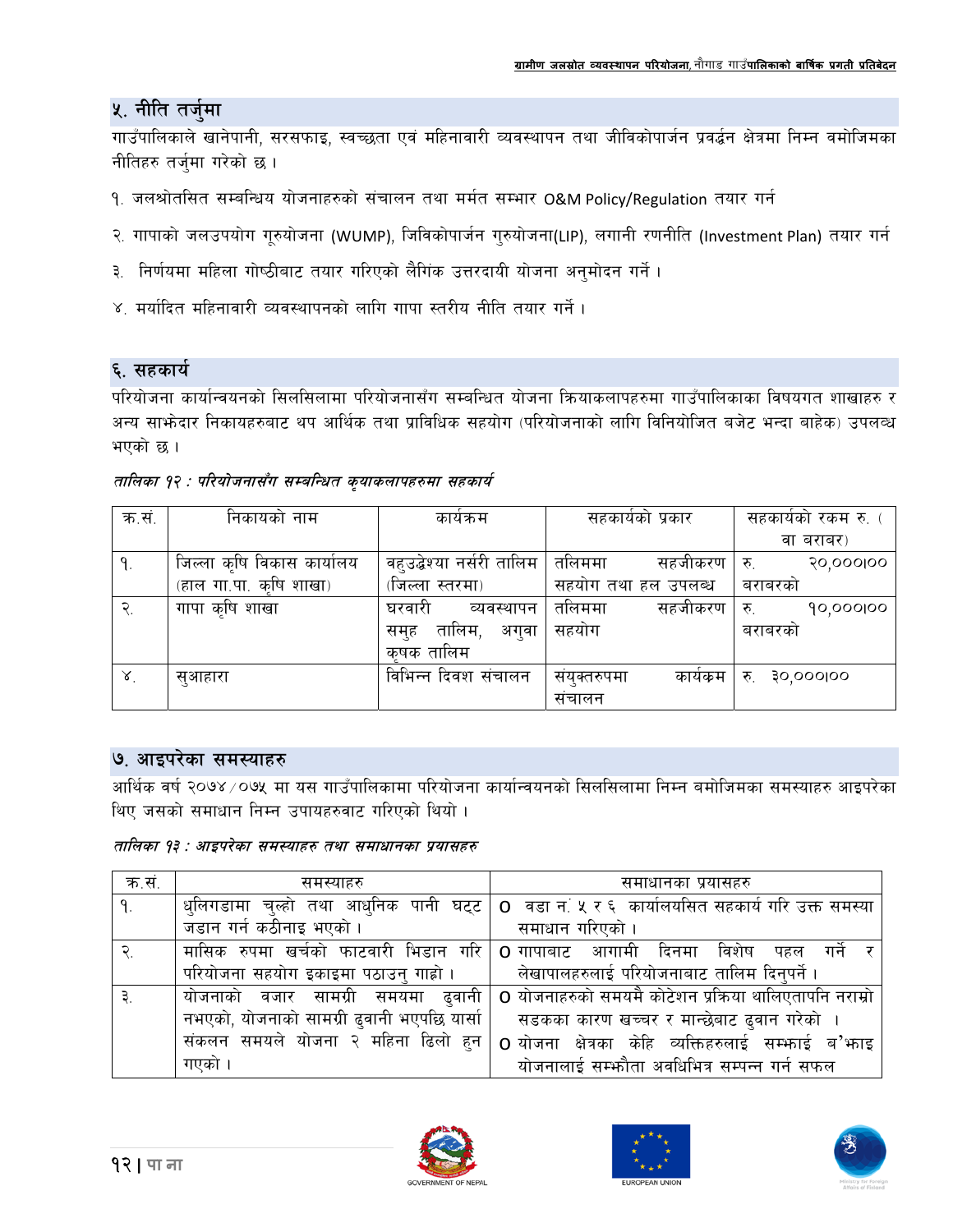| आर्थिक अपारदर्शिताले योजानामा            | विवाद-   O योजनाको अध्यक्षले उ.स.को निर्णय बिना बैंकखाताबाट                                        |
|------------------------------------------|----------------------------------------------------------------------------------------------------|
| माभ्रुथांगलिग खापा यो. इयरकोट            | आफुखुशी रकम भिरकेको देखिएकोले पछि सहमतिमा सबै                                                      |
|                                          | कार्य गर्ने प्रतिवद्धता सहित योजनाको आर्थिक पारदर्शिता                                             |
|                                          | भै योजना सम्पन्न भएको ।                                                                            |
| योजनाहरु भौतिक रुपमा सम्पन्न भैसक्दा पनि | O योजनाहरु समयमा विस्तृत सर्वेक्षण गरि गापाको स्वीकृत                                              |
|                                          | ्वजेट  अभावका  कारण  अन्तिम  भूक्तान  गर्न      वजेट सिंलिग तथा गापाको प्रतिवद्धता वमोजिम योजनाहरु |
| नसकिएको ।                                | लाई कार्यन्वयन चरणको सम्फौता गर्ने।                                                                |





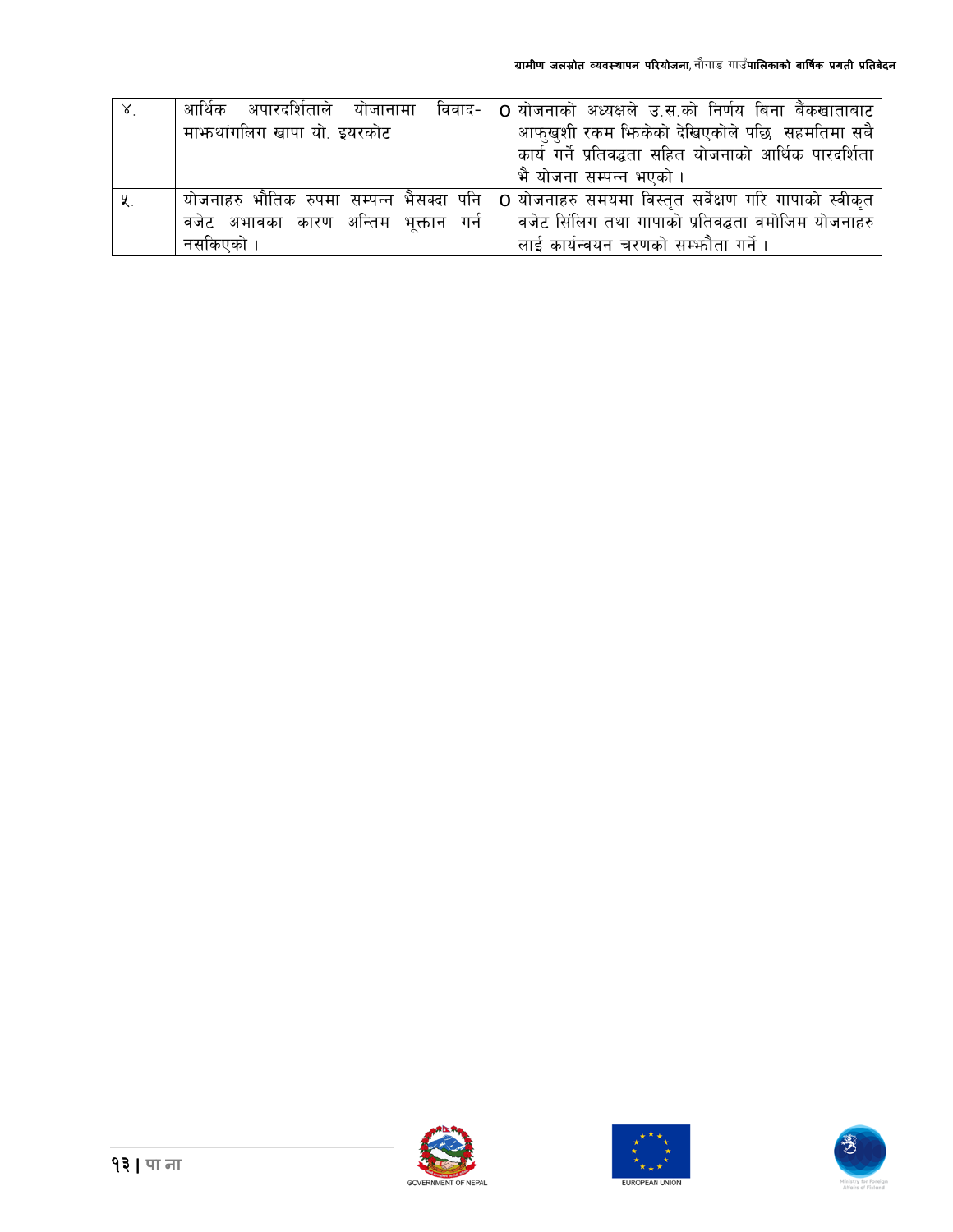|                         |         | मा संचालित योजनाहरुको विवरण |                                              |                                 |                                        |                                                     |                                     |                                                             |
|-------------------------|---------|-----------------------------|----------------------------------------------|---------------------------------|----------------------------------------|-----------------------------------------------------|-------------------------------------|-------------------------------------------------------------|
|                         | वडा नं. | योजनाको<br>अनुमानित<br>लागत | यस<br>योजनामा<br>हालसम्म<br>भएको खर्च<br>(5) | यस आ.व.मा<br>भएको खर्च (<br>रु) | यस<br>योजनामा<br>गाउँपालिका<br>को खर्च | आगामी आ.व.मा<br>कमागत भई<br>जाने आयोजनाको<br>संख्या | आगामी<br>आ.व.मा हुने<br>खर्चको लक्ष | यस आ.व.मा<br>सम्पन्न<br>आयोजना बाट<br>लाभान्वीत<br>जनसंख्या |
| योजना                   | (5)     |                             |                                              |                                 |                                        |                                                     |                                     |                                                             |
|                         | ३       | १६,१८७,३१८                  | ३,२५४,०००                                    | २,१२०,८८८                       | 9,933,992                              | ۹                                                   | ११,८००,२०६                          | ९१८                                                         |
|                         | ۹       | ५,०१४,९२३                   | ८२०,९५५                                      | ८२०,९५५                         | ३५१,०४५                                | ۹                                                   | ३,८४२,९२३                           | 959                                                         |
|                         | ٤       | ६,०७०,९३६                   | ३,५६५,५९४                                    | १,८०१,३३८                       | ३६४,२५६                                | $\mathbf O$                                         | О                                   | ३३७                                                         |
| लाया                    | ٤       | ६,४९८,०३६                   | 8,459,980                                    | 800,787,8                       | ४३३,०७८                                | $\mathsf{O}$                                        | $\mathbf O$                         | ३८२                                                         |
| ना                      | X       | ६,५०२,२८३                   | ३,८९८,५८८                                    | 9,905,889                       | ३९०,१३७                                | $\mathsf{o}$                                        | $\circ$                             | $\lambda\lambda\lambda$                                     |
| ।ोजना                   | 9, 2    | ४,६५४,६२१                   | ३,१८२,४४७                                    | २,१०३,१७०                       | २७९,२७७                                | $\mathsf{o}$                                        | О                                   | २७८                                                         |
|                         | ۹       | ३,३८३,६७४                   | १,२५१,०००                                    | 9,028,051                       | २२६,९३६                                | $\mathbf O$                                         | १,९०५,७३९                           | २१५                                                         |
| $\overline{\mathsf{u}}$ | ۹       | ५,५७७,८२२                   | २,०६३,०००                                    | १,६९८,९३५                       | ३६४,०६५                                | O                                                   | ३,१५०,७५७                           | ३७४                                                         |
| जना                     | ٩       | ३,४१३,६४०                   | द४३,९६६                                      | ६३९,१६६                         | २०४,८००                                | $\mathbf O$                                         | о                                   | २३५                                                         |
|                         |         |                             |                                              |                                 |                                        |                                                     | О                                   |                                                             |
|                         | ۹       | ३,३१३,१६३                   | ದರ್ಅ್,೦೦೦                                    | శం, నిరి                        | ९५,५२६                                 |                                                     | २,३४१,६३७                           | २२३                                                         |
| योगी                    | ٤       | ७,८३३,८९२                   | 9,585,000                                    | 9,585,000                       | $\mathsf{O}$                           |                                                     | ५,९८७,८९२                           | ३८२                                                         |
|                         |         |                             |                                              |                                 |                                        |                                                     |                                     |                                                             |
|                         |         |                             |                                              |                                 |                                        |                                                     |                                     |                                                             |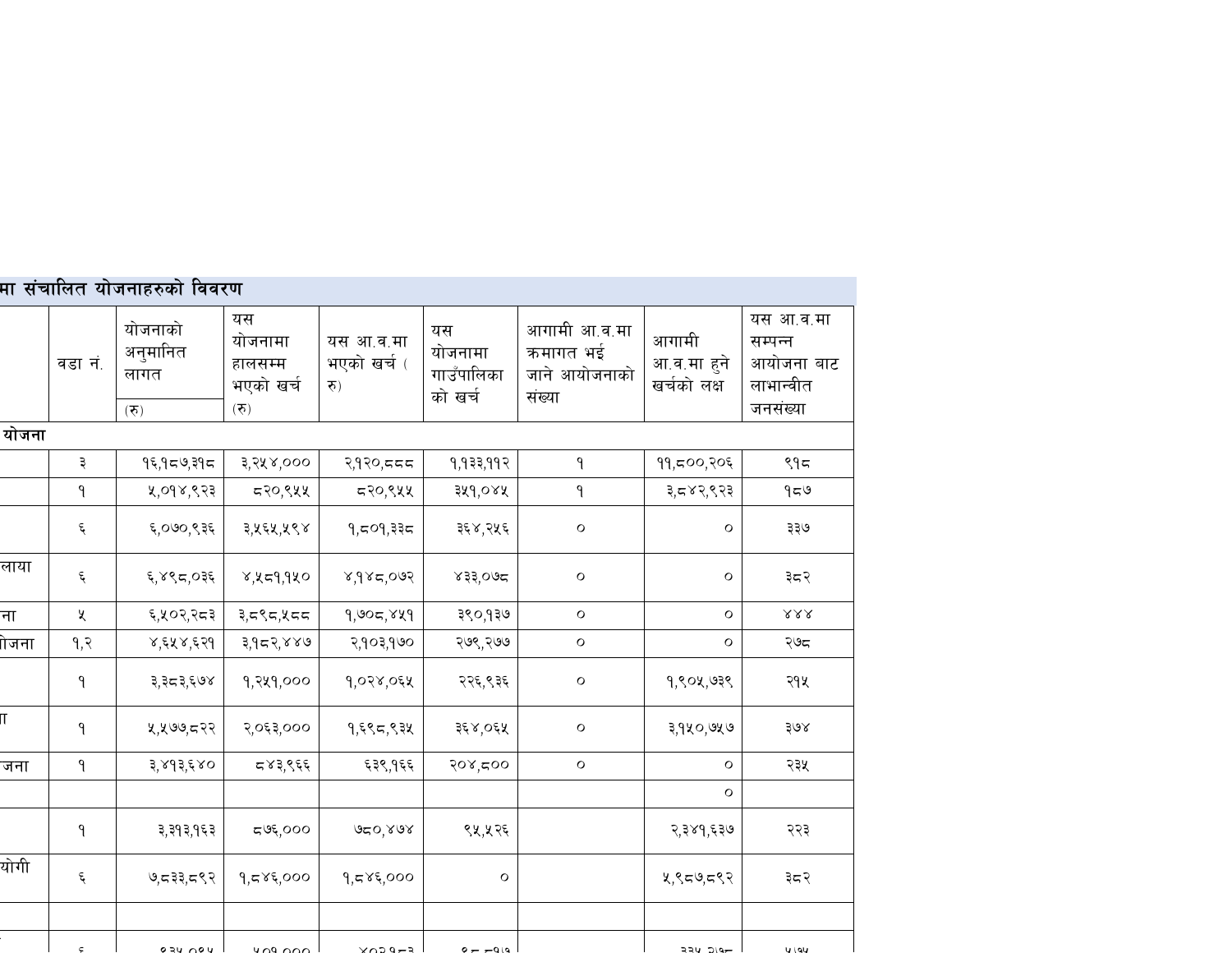#### **ग्रामीण जलİोत åयवèथापन पिरयोजना**, gf}uf8 ufp**पािलकाको** <sup>F</sup> **बािषकर् प्रगती प्रितबेदन**

| <u> १.धु</u> लीगडा आधुनिक चुल्हो<br>योजना (दोश्रा)    | ५,६ | ६७४,४१० | २६२,००० | २०४,७५३ | ५७,२४७ | ३५५,१६३ | १२५० |
|-------------------------------------------------------|-----|---------|---------|---------|--------|---------|------|
| २. इयरकोट चुल्हो                                      |     | ७०२,००४ | 300,000 | २४०,६७१ | ५९,३२९ | ३४२,६७५ | 9000 |
| सुधारिएको पानी घट्ट                                   |     |         |         |         |        |         |      |
| <sup> </sup> १. धुलीगडा सुधारिएको पानी<br>घट्ट दोश्रो | ५,६ | ५२५,१४५ | २३२,००० | १९८,०९४ | ३३,९०६ | २५९,२३९ | १४६५ |
| <u>२. इयरकोट सु</u> धारिएको पानी<br>घट्ट योजना        | q   | २१७,३५० | ९४,०००  | ಅದ್ಗಅದ್ | १५,२१५ | १०८,१३६ | ११२५ |

(स्रोत: scheme card *डाटावेस, सम्पर्क जिल्लाको* TSU*)* 





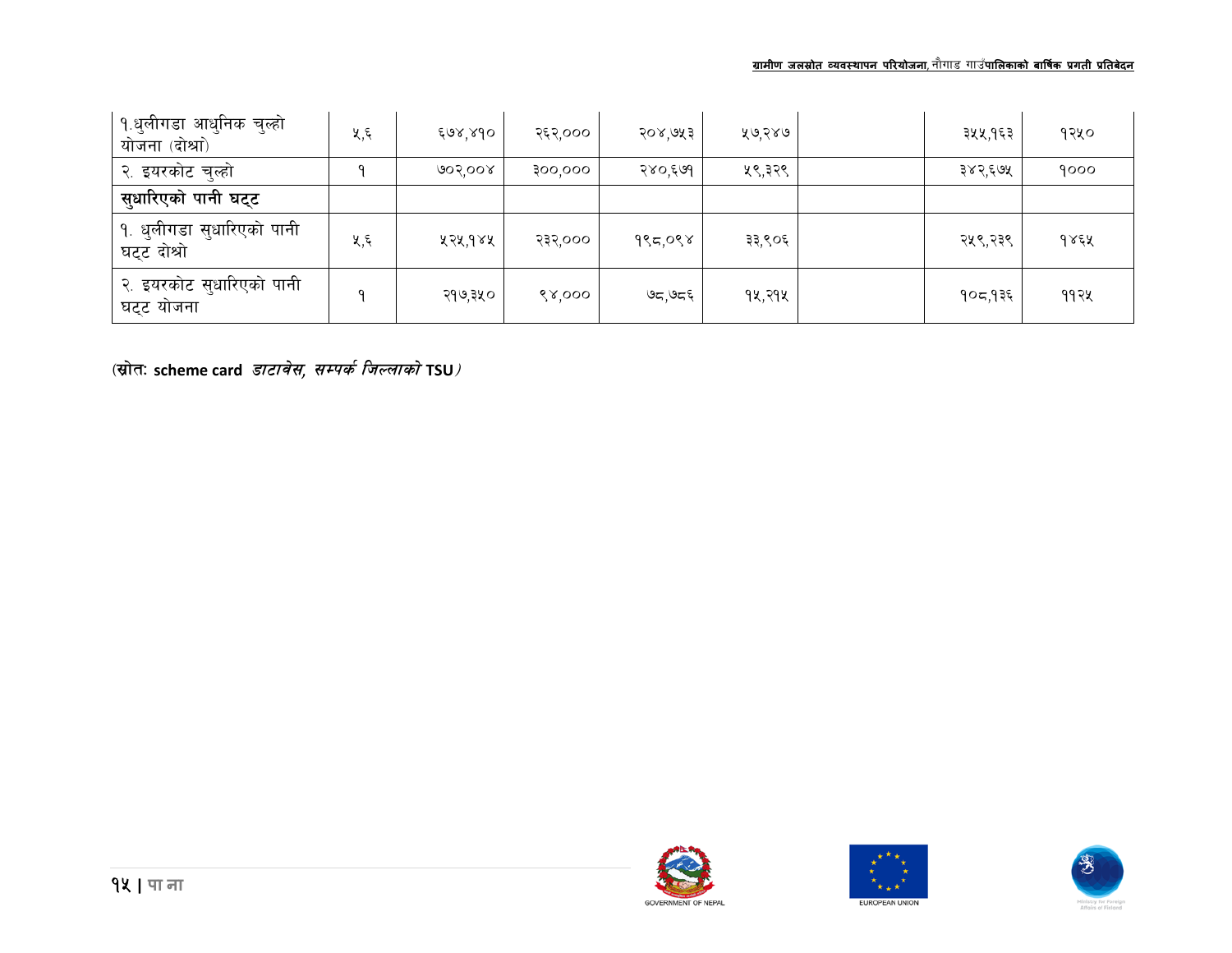## अनुसूची २ : यस आ.व.मा संचालित तालिमहरुको विवरण

| ہ ت                    |                                                                           |                    |         |                |                     |              |              |              |                  |                         |  |
|------------------------|---------------------------------------------------------------------------|--------------------|---------|----------------|---------------------|--------------|--------------|--------------|------------------|-------------------------|--|
| क.                     | सञ्चालित तालिमको नाम                                                      | वडा नं.            | तालिमको | तालिम          | दलित                | दलित         | जनजाती       | जनजाती       | अन्य             | अन्य                    |  |
| सं.                    |                                                                           |                    | अवधि    | संख्या         | महिला               | पुरुष        | महिला        | पुरुष        | महिला            | पुरुष                   |  |
|                        | <mark>खानेपानी योजना चरणवद्ध कार्यपद्धति वमोजिमका तलिम</mark>             |                    |         |                |                     |              |              |              |                  |                         |  |
| ۹                      | उपभोक्ता समिति अनुशिक्षण                                                  | १,३,५ र ६          | १ दिन   | १२             | $\overline{a}$      | ৩            | $\circ$      | $\circ$      | ५३               | $\epsilon$ o            |  |
| २                      | घरबारी व्यवस्थापन अभिमुखिकरण                                              | १,३,५ र ६          | १ दिन   | $\mathcal{S}$  | ५                   | ३            | $\circ$      | $\circ$      | $X_{\mathbf{O}}$ | 89                      |  |
| ३                      | लेखा तथा आर्थिक व्यवस्थापना                                               | १,३,५ र ६          | २ दिन   | ९              | ३                   | $\alpha$     | $\circ$      | $\circ$      | 85               | 83                      |  |
| $\propto$              | <u>मर्मत संभार तथा पानी सु</u> रक्षा योजना                                | १,३,५ र ६          | ३ दिन   | 99             | $\boldsymbol{\xi}$  | ৼ            | $\circ$      | $\circ$      | $\epsilon$ o     | $\xi$ ७                 |  |
| Κ                      | सामुदायीक कार्य योजना निमार्ण तालिम                                       | १,३,५ र ६          | २ दिन   | 99             | 99                  | qy           | $\circ$      | $\circ$      | ११७              | 939                     |  |
| $\boldsymbol{\xi}$     | निमार्ण पूर्वको गोष्ठी                                                    | १,३,५ र ६          | १ दिन   | $\mathsf{G}$   | ३                   | 9            | $\mathbf O$  | $\circ$      | ३५               | ३१                      |  |
| $\mathcal{O}$          | निमार्ण अवधिको तालीम                                                      | १,३,५ र ६          | १ दिन   | $\mathsf{G}$   | ৩                   | 98           | $\circ$      | $\circ$      | ५५               | ४४                      |  |
| $\overline{\varsigma}$ | सार्वजनिक सुनुवाई सम्बन्धि गोष्ठी                                         | १,३,५ र ६          | १ दिन   | $\overline{a}$ | $\mathsf{P}$        | 9            | $\circ$      | $\circ$      | १२३              | १२३                     |  |
| $\mathord{\mathsf{S}}$ | लेखा तथा आर्थिक व्यवस्थापन पूर्नताजगी                                     | १,३,५ र ६          | १ दिन   | 99             | ५                   | $\chi$       | $\mathbf O$  | $\mathsf O$  | 85               | $\xi$ $\xi$             |  |
| 90                     | निमार्ण पश्चातको गोष्ठी                                                   | १,३,५ र ६          | ३ दिन   | ३              | २                   | $\circ$      | $\circ$      | $\Omega$     | qy               | $9\xi$                  |  |
| 99                     | GESI/HRBA अभिमुखिकरण                                                      | १,३,५ र ६          | १ दिन   | २              | $\Omega$            | $\circ$      | $\circ$      | $\circ$      | 99               | $\zeta$                 |  |
| $\gamma$               | महिला धारा समुह                                                           |                    | २ दिन   | $\mathcal{O}$  | $\mathbf O$         | $\mathbf O$  | $\mathbf O$  | $\mathsf{O}$ | dAA              | $\mathbf O$             |  |
|                        | <mark>सरसफाइ, स्वच्छता तथा महिनावारी व्यवस्थापन सम्बन्धी तालिमहर</mark> ु | १,३,५ र ६          |         |                |                     |              |              |              |                  |                         |  |
| $\mathsf{P}$           | विद्यालय स्तरमा सरसफाइ कक्षा संचालन                                       | ۹                  | १ दिन   | ۹              | १०२                 | ३            | $\mathsf{O}$ | $\circ$      | ५०९              | 49                      |  |
| २                      | समुदाय स्तरमा सरसफाइ कक्षा संचालन                                         | ٩                  | १ दिन   | २              | १६१                 | २५           | $\mathsf{O}$ | $\circ$      | ५७9              | ५५८                     |  |
| ३                      | राष्ट्रिय सरसफाइ सप्ताह कार्यक्रम संचालन                                  | ٩                  | ७ दिन   | $\mathsf{P}$   | $\xi_{\mathcal{S}}$ | $80^{\circ}$ | $\circ$      | $\circ$      | ३१९              | २०७                     |  |
| $\propto$              | एच.आइ.भि.एडस जनचेतना अभिमुखिकरण                                           | ٩                  | १ दिन   | $\mathsf{P}$   | $\overline{O}$      | $\circ$      | $\circ$      | $\circ$      | २८               | $\chi$                  |  |
| $\chi$                 | राष्टिय महिला स्वयसेविका दिवस                                             | ٩                  | १ दिन   | $\mathsf{P}$   | २                   | $\mathsf{P}$ | $\circ$      | $\mathbf O$  | 95               | 99                      |  |
| ६                      | महनावारी स्वच्छताका लागि प्याड बनाउने सिलाइ                               | $\mathsf{P}$       | २ दिन   |                |                     |              |              |              |                  |                         |  |
|                        | कटाइ तालिम                                                                |                    |         |                | $\circ$             | $\mathsf{O}$ | $\circ$      | $\circ$      | ২७               | $\mathsf O$             |  |
|                        | <u>जिवीकोपार्जन तथा सहकारी विकाससंग सम्बन्धित तालिमहरु</u>                |                    |         |                |                     |              |              |              |                  |                         |  |
| ۹                      | वशर घरवारी व्यवस्थापन समुह                                                | Κ                  | १ दिन   | $\mathsf{P}$   | $\mathbf O$         | $\mathsf{O}$ | $\mathbf O$  | $\mathsf{O}$ | २५               | २                       |  |
| २                      | धौलोटे घरवारी व्यवस्थापन समुह                                             | Κ                  | १ दिन   | $\mathsf{P}$   | $\Omega$            | $\Omega$     | $\circ$      | $\circ$      | २५               | २                       |  |
| ३                      | थागिलगाड घरवारी व्यवस्थापन सम्ह                                           | $\boldsymbol{\xi}$ | १ दिन   | $\mathsf{P}$   | Χ                   | $\circ$      | $\circ$      | $\circ$      | $\theta$         | $\propto$               |  |
| $\propto$              | माफगाउ घरवारी व्यवस्थापन समह                                              | $\boldsymbol{\xi}$ | १ दिन   | $\mathsf{P}$   | ٩                   | $\mathbf O$  | $\circ$      | $\circ$      | 98               | $\overline{\mathbb{C}}$ |  |







**GOVERNMENT OF NEPAL**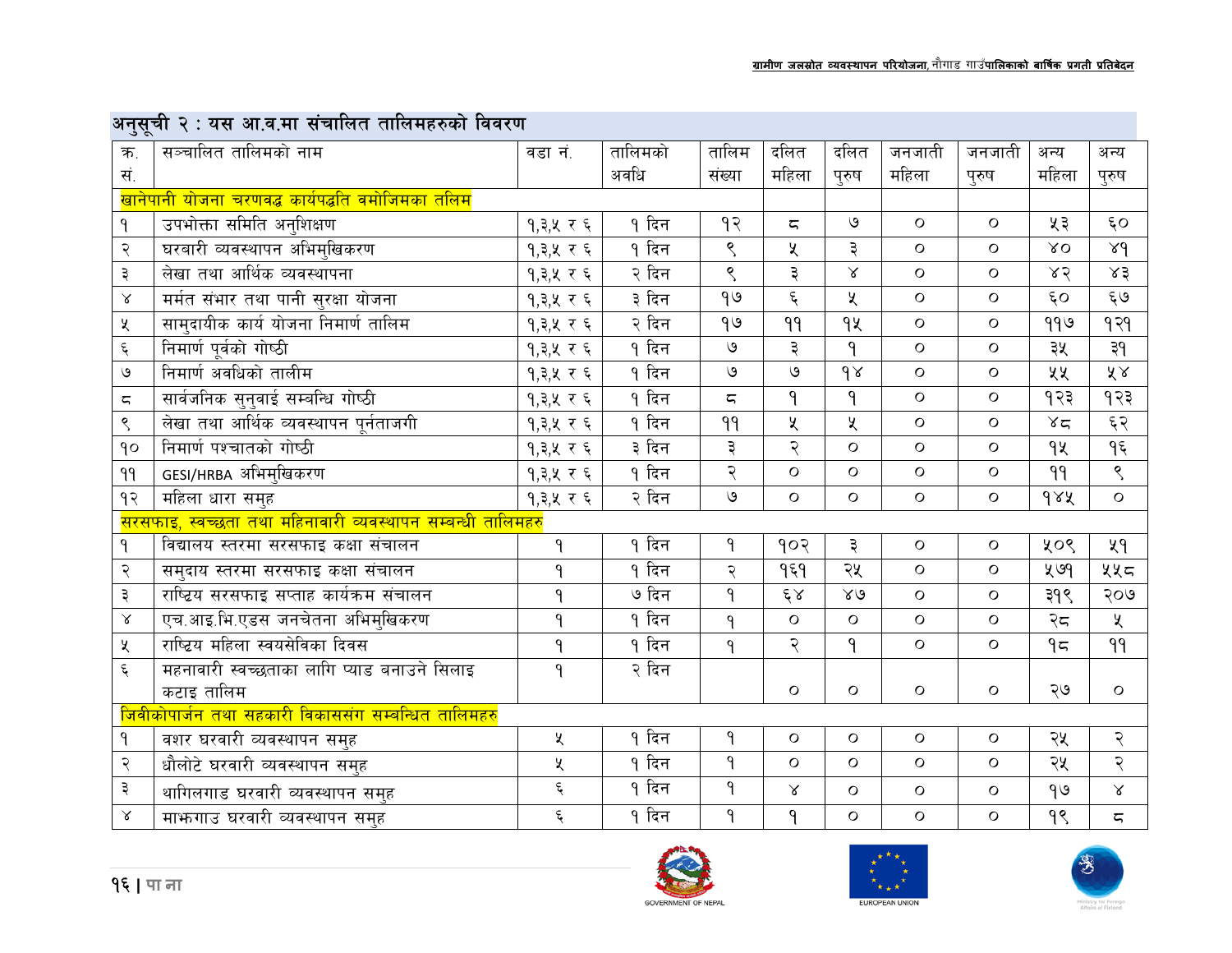| $\chi$                   | बाटोमनि गैरा घरवारी व्यवस्थापन समुह                                                                            | ۹                     | १ दिन  | $\mathsf{P}$  | $\Omega$     | $\Omega$     | $\Omega$ | $\circ$  | २५      | ३                      |
|--------------------------|----------------------------------------------------------------------------------------------------------------|-----------------------|--------|---------------|--------------|--------------|----------|----------|---------|------------------------|
| $\xi$                    | पनखाया घरवारी व्यवस्थापन समुह                                                                                  | ٩                     | १ दिन  | $\mathsf{P}$  | $\Omega$     | $\Omega$     | $\Omega$ | $\Omega$ | २३      | $\xi$                  |
| $\mathcal{O}$            | ओराडघरवारी व्यवस्थापन समुह                                                                                     | $\boldsymbol{\xi}$    | १ दिन  | $\mathsf{P}$  | $\circ$      | $\Omega$     | $\circ$  | $\circ$  | २९      | $\circ$                |
| $\overline{\phantom{m}}$ | खालीडाडा घरवारी व्यवस्थापन समुह                                                                                | $\boldsymbol{\xi}$    | ३ दिन  | $\mathsf{P}$  | $\Omega$     | $\Omega$     | $\circ$  | $\circ$  | २६      | ३                      |
| $\mathord{\mathsf{S}}$   | इयरकोट घरवारी व्यवस्थापन समुह                                                                                  | 9                     | ३ दिन  | $\mathsf{P}$  | $\Omega$     | $\Omega$     | $\Omega$ | $\Omega$ | २२      | ३                      |
| $\mathsf{q}\circ$        | सिद्धनाथ घरवारी व्यवस्थापन समुह                                                                                | $\boldsymbol{\xi}$    | ३ दिन  | $\mathsf{P}$  | $\Omega$     | $\Omega$     | $\Omega$ | $\circ$  | २०      | ς                      |
| 99                       | लेक घरवारी व्यवस्थापन समुह                                                                                     | $\boldsymbol{\xi}$    | ३ दिन  | $\mathsf{P}$  | $\Omega$     | $\Omega$     | $\Omega$ | $\Omega$ | २०      | $\circ$                |
| १२                       | डाडासिमार घरवारी व्यवस्थापन समुह                                                                               | $\boldsymbol{\xi}$    | ३ दिन  | $\mathsf{P}$  | $\lambda$    | $\mathsf{P}$ | $\Omega$ | $\Omega$ | 95      | $\xi$                  |
| ۹₹                       | छिलछिले घरवारी व्यवस्थापन समुह                                                                                 | ३                     | ३ दिन  | $\mathsf{P}$  | ٩            | $\circ$      | $\circ$  | $\circ$  | 30      | $\mathbf O$            |
| $\delta$                 | सल्याडी घरवारी व्यवस्थापन समुह                                                                                 | $\boldsymbol{\xi}$    | ३ दिन  | $\mathsf{P}$  | 98           | $\Omega$     | $\Omega$ | $\Omega$ | 93      | ३                      |
| qy                       | थांगलिग रुइसानी घरवारी व्यवस्थापन समुह                                                                         | ٩                     | ३ दिन  | $\mathsf{P}$  | $\circ$      | $\circ$      | $\circ$  | $\circ$  | २८      | ३                      |
| ۹६                       | लामाडेरा घरवारी व्यवस्थापन समुह                                                                                | ३                     | ३ दिन  | $\mathsf{P}$  | 90           | $\Omega$     | $\Omega$ | $\Omega$ | २६      | $\circ$                |
| $\theta$                 | समाज सुधार घरवारी व्यवस्थापन समुह                                                                              |                       | ३ दिन  | $\mathsf{P}$  | २            | $\Omega$     | $\Omega$ | $\Omega$ | २६      | २                      |
| 95                       | कसाड घरवारी व्यवस्थापन समुह                                                                                    | 9                     | ३ दिन  | $\mathsf{P}$  | $\circ$      | $\circ$      | $\circ$  | $\circ$  | ३३      | $\circ$                |
| 98                       | बिलासौ घरवारी व्यवस्थापन समह                                                                                   |                       | ३ दिन  | $\mathsf{P}$  | $\Omega$     | $\Omega$     | $\circ$  | $\Omega$ | ३०      | $\mathsf{P}$           |
| २०                       | अगुवा कृषक तालिम नौगाड ६                                                                                       |                       | ४ दिन  | ٩             | $\circ$      | $\mathsf{P}$ | $\circ$  | $\circ$  | २४      | $\chi$                 |
|                          | <mark>स्थानीय स्रोत व्यक्ति विकाससंग</mark> सम्बन्धित प्राविधिक तालिमहरु                                       |                       |        |               |              |              |          |          |         |                        |
| $\mathsf{P}$             | ग्रामीण मर्मत सम्भार कार्यकता तालिम दुहू                                                                       | $\mathbf{\mathsf{X}}$ | १२ दिन | ٩             | $\circ$      | ٩            | $\circ$  | $\circ$  | $\circ$ | $\mathord{\mathsf{S}}$ |
| २                        | वह उद्बेश्य नर्सरी तालिम दार्चुला                                                                              |                       | ५ दिन  | ٩             | $\circ$      | $\circ$      | $\circ$  | $\circ$  | ۹       | ३                      |
|                          | <u>जलउपयोग तथा जीविकोपार्जन कार्यान्वयन गुरुयोजनासंग सम्बन्धित तालिमहरु</u>                                    |                       |        |               |              |              |          |          |         |                        |
| ٩                        | जलउययोग गूरुयोजना तयारी तालिम (जिल्ला स्तरमा)                                                                  |                       | ५ दिन  | ٩             | $\circ$      | $\circ$      | $\circ$  | $\circ$  | ٩       | ۹६                     |
| २                        | जलउययोग गूरुयोजना तथा जिविकोपार्जन तयारी                                                                       | २,३,६                 | 9 दिन  | $\mathsf{P}$  | $\circ$      | $\circ$      | $\circ$  | $\circ$  | $\xi$   | २०                     |
|                          | अभिमुखिकरण (गापा स्तरमा)                                                                                       |                       |        |               |              |              |          |          |         |                        |
| ३                        | जलउययोग गूरुयोजना तथा जिविकोपार्जन तयारी                                                                       |                       | २ दिन  | $\vec{\star}$ | २८           | 93           | $\circ$  | $\circ$  | २८      | 59                     |
|                          | अभिमखिकरण (वडा स्तरमा)                                                                                         |                       |        |               |              |              |          |          |         |                        |
|                          | जलउययोग गूरुयोजना तथा जिविकोपार्जन तयारी<br>$\lambda$                                                          |                       | २ दिन  | $\vec{\ast}$  | २            | ٩            | $\circ$  | $\circ$  | 98      | ६३                     |
|                          | क्षमता अभिवृद्धि तालिम (वडा स्तरमा)<br><mark>नवीकरणीय उर्जा तथा जलवायु परिवर्तन संग सम्बन्धित तालिमहर</mark> ु |                       |        |               |              |              |          |          |         |                        |
| ۹                        | सुधारिएको चुल्हो अभिमुखिकरण तालिम                                                                              | ۹                     | १ दिन  | 90            | $80^{\circ}$ | २            | O        | $\circ$  | २४३     | $80^{\circ}$           |
|                          |                                                                                                                |                       |        |               |              |              |          |          |         |                        |





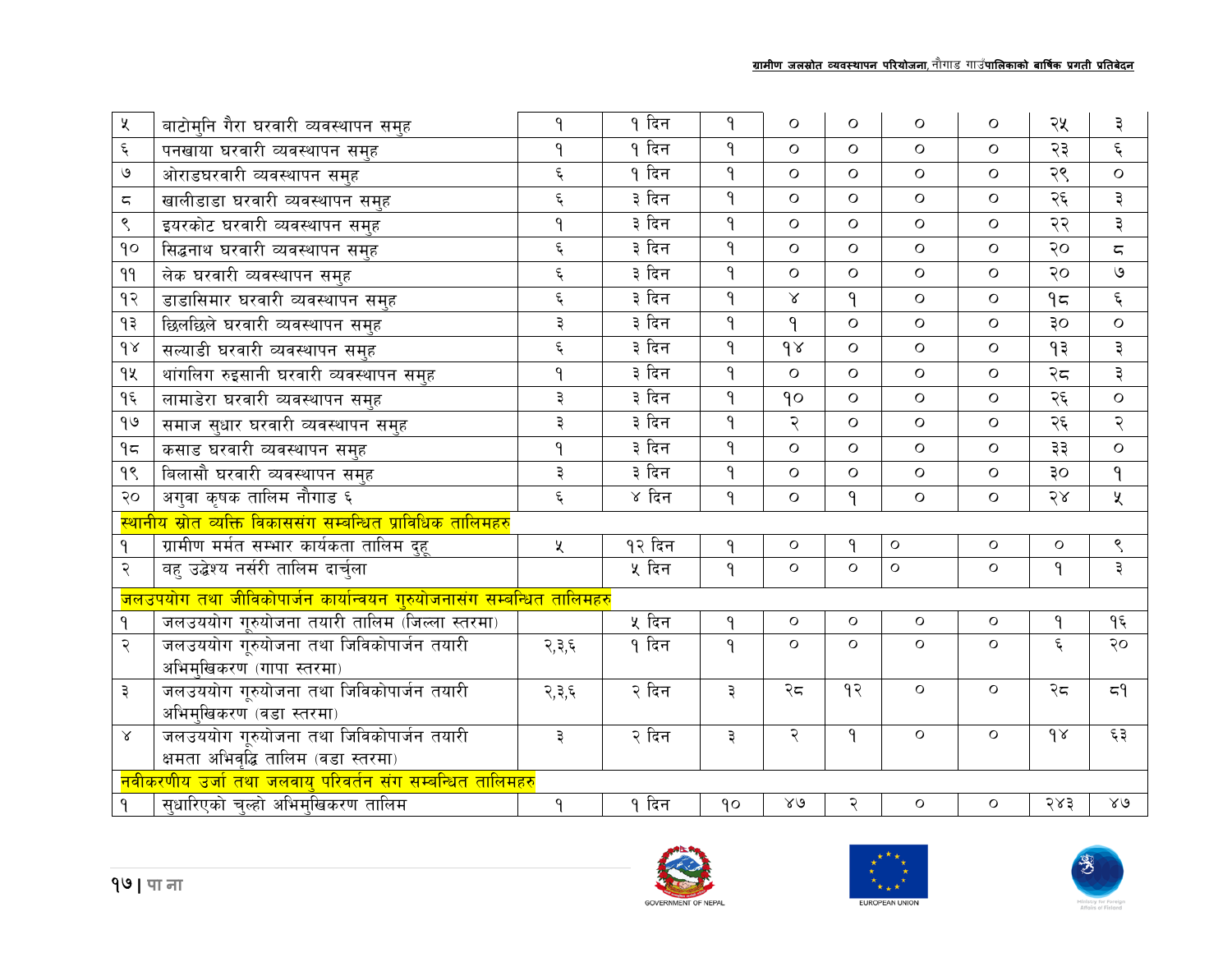|                          | सुधारिएको पानी घट्ट अभिमुखिकरण तालिम                             |       | २ दिन  |   | 0            | $\circ$  | $\circ$ | $\circ$ | O         | १३        |
|--------------------------|------------------------------------------------------------------|-------|--------|---|--------------|----------|---------|---------|-----------|-----------|
|                          | <mark>गाउँपालिका त</mark> था जिल्ला स्तरीय क्षमता विकास तालिमहरु |       |        |   |              |          |         |         |           |           |
|                          | पूर्ण सरसफाइ अभिमुखिकरण गोष्ठी                                   | १ र ६ | १ दिन  | ٩ | $\circ$      | $\circ$  | $\circ$ | $\circ$ | २५        | $\lambda$ |
| २                        | पूर्ण सरसफाइ तथा महिनावारी स्वचछता कार्यशाला                     | ३     | २ दिन  | ٩ |              |          |         |         |           |           |
|                          | गोष्ठी (गापास्तरमा)                                              |       |        |   | ৼ            | $\circ$  | ٩       | $\circ$ | ३५        | $\circ$   |
| ३                        | स्वस्थ्य क्षेत्रका लागि पूर्ण सरसफाइ कार्यशाला गोष्ठी            | १ र ६ | २ दिन  | ٩ | $\circ$      | $\Omega$ | $\circ$ | $\circ$ | 98        | १६        |
| $\propto$                | खुल्ला दिसा मुक्त दिवस मनाउने कार्यक्रम                          | १ र ६ | १ दिन  | ২ | २६           | 99       | $\circ$ | $\circ$ | २३१       | १२०       |
| X                        | लैगिंक हिंसा विरुद्धको १६ दिने अभियान                            | ۹     | १६ दिन | २ | ২७           | ३        | O       | $\circ$ | २१६       | ३७        |
| ६                        | निर्णमा महिला कार्यशाला गोष्ठी (गापा स्तरमा)                     |       | २ दिन  | 9 | ও            | $\circ$  | $\circ$ | $\circ$ | २८        | $\circ$   |
| $\mathsf{G}$             | अर्न्तराष्टिय महिला दिवस                                         |       | १ दिन  | 9 | $X\tilde{X}$ | २८       | O       | $\circ$ | 30x       | 990       |
| $\overline{\phantom{m}}$ | शिक्षाक्षेत्रका लागि पूर्ण सरसफाइ अभिमुखिकरण गोष्ठी              |       | २ दिन  | ٩ | $\circ$      | $\circ$  | O       | $\circ$ | $\lambda$ | 92        |
| ९                        | विश्व पानी दिवस (वडा स्तरमा)                                     | १ र ६ | १ दिन  | ٩ | $\circ$      | $\circ$  | O       | $\circ$ | २३        | ३०        |
| 90                       | सहकारी दिवस (वडा स्तरमा)                                         | १ र ६ | १ दिन  | 9 | ζ            | 99       | O       | $\circ$ | २२        | २५        |
| 99                       | अर्न्तराष्ट्रिय महिनावारी स्वच्छता गोष्ठी (वडा स्तरमा)           | १ र ६ | १ दिन  | ٩ | $\circ$      | $\circ$  | $\circ$ | $\circ$ | २५५       | १५५       |
| १२                       | विश्व चर्पि दिवस (वडा स्तरमा)                                    | १ र ६ | २ दिन  | ٩ | २०           | २२       | O       | $\circ$ | ७२        | 84        |
| १३                       | विश्व हातधने दिवस (वडा स्तरमा)                                   | १ र ६ | १ दिन  | ٩ | 99           | २०       | $\circ$ | $\circ$ | ২७        | 38        |
| 98                       | उ.स. महिला पदाधिकारी कार्यशाला गोष्ठी (गापा स्तर)                | १ र ६ | २ दिन  | 9 | ६            | $\circ$  | O       | $\circ$ | ३७        | $\circ$   |
| 9X                       | उ.स. व्यवस्थापन तालिम गोक्लेश्वर                                 |       | ३ दिन  | ٩ | $\circ$      | $\circ$  | $\circ$ | $\circ$ | ६         | ۹३        |
| ۹६                       | योजना दीगोपना कार्यशाला गोष्ठी दार्चुला                          |       | ३ दिन  | ٩ | $\circ$      | $\circ$  | $\circ$ | $\circ$ | ζ         | 90        |
| 90                       | उ.स. व्यवस्थापन तालिम दार्चला                                    |       | ३ दिन  | ٩ | Ο            | $\circ$  | $\circ$ | $\circ$ | ६         | १२        |





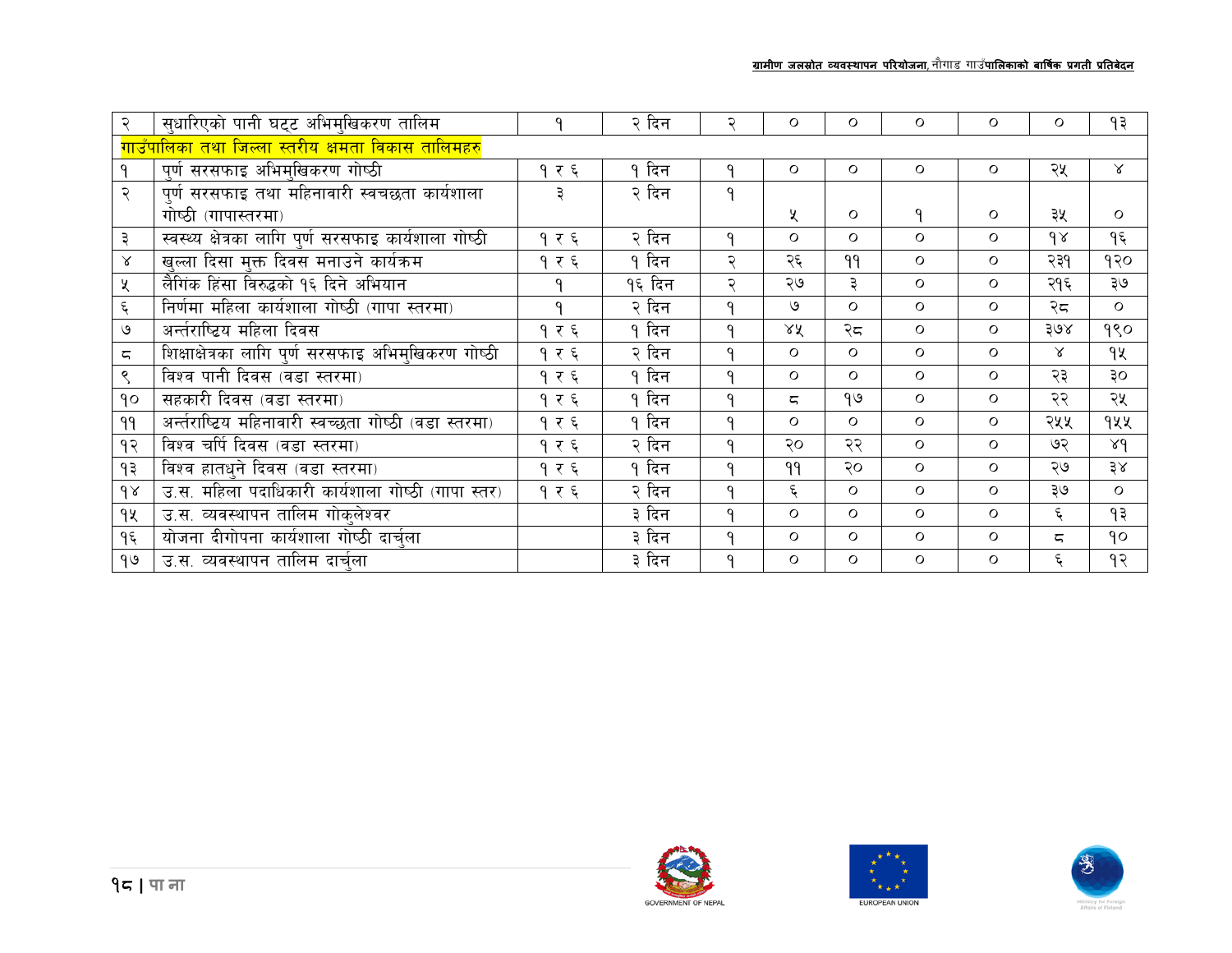अनुसूची ३ : सहकारी संस्थाको विवरण<br>सहकारी संस्थाको नाम : समैजी वचत तथा ऋण सहकारी संस्था लि. नौगाड ६ धुलिगडा, दार्चुला

#### क) संगठन तर्फ

## क.सामुदायिक संस्था तथा विभिन्न उपभोक्ता समितिहरुको आवद्धता

| क.सं | विवरण                    | इकाइ              | गत खातावन्दी | यस खातावन्दी सम्मको | कैफियत |
|------|--------------------------|-------------------|--------------|---------------------|--------|
|      |                          |                   | सम्मको       |                     |        |
| ٩    | सामुदायिक<br>संस्था/कृषि | संख्या            | ३३           | ३३                  |        |
|      | समूह                     |                   |              |                     |        |
| २    | उपभोक्ता समिति           | संख्या            | ও            | ও                   |        |
| ३    | अन्य संस्थाहरु           | $\cdot$<br>संख्या |              |                     |        |
|      |                          |                   |              |                     |        |
| क    | बाल क्लब                 | संख्या            | ิว           | ఫ                   |        |
| ख    | .                        | संख्या            |              |                     |        |
|      |                          | $\cdot$           |              |                     |        |

#### ख. शेयर सदस्य

| क.सं | विवरण               | इकाइ   | गत खातावन्दी सम्मको | यस खातावन्दी सम्मको | कैफियत |
|------|---------------------|--------|---------------------|---------------------|--------|
| q    | महिला सदस्य         | संख्या | २७७                 | २द७                 |        |
| ς    | पुरुष सदस्य         | सख्या  | ३७८                 | ३८२                 |        |
|      | ग. जातियताको आधारमा |        |                     |                     |        |
| q    | दलित                | संख्या | 949                 | १६१                 |        |
|      | जनजाति              | सख्या  | $\circ$             | $\circ$             |        |
|      | अन्य                | संख्या | ४०४                 | ५०८                 |        |

## २ पूँजी निर्माण

| क.स | बिबरण         | इकाइ | गत खातावन्दा | यस खातावन्दा सम्मका | कैफियत              |
|-----|---------------|------|--------------|---------------------|---------------------|
|     |               |      | सम्मका       |                     |                     |
|     | शेयर रकम      | रु.  | ३६२६००       | ३८४२००              |                     |
|     | निक्षेप (वचत) | रु.  | ३२५७५२२      | ३७५६७८६             |                     |
|     | जगडा काष      | रु.  | ११५०७८६      | ११३६९७०             | वार्षिक रुपमा मात्र |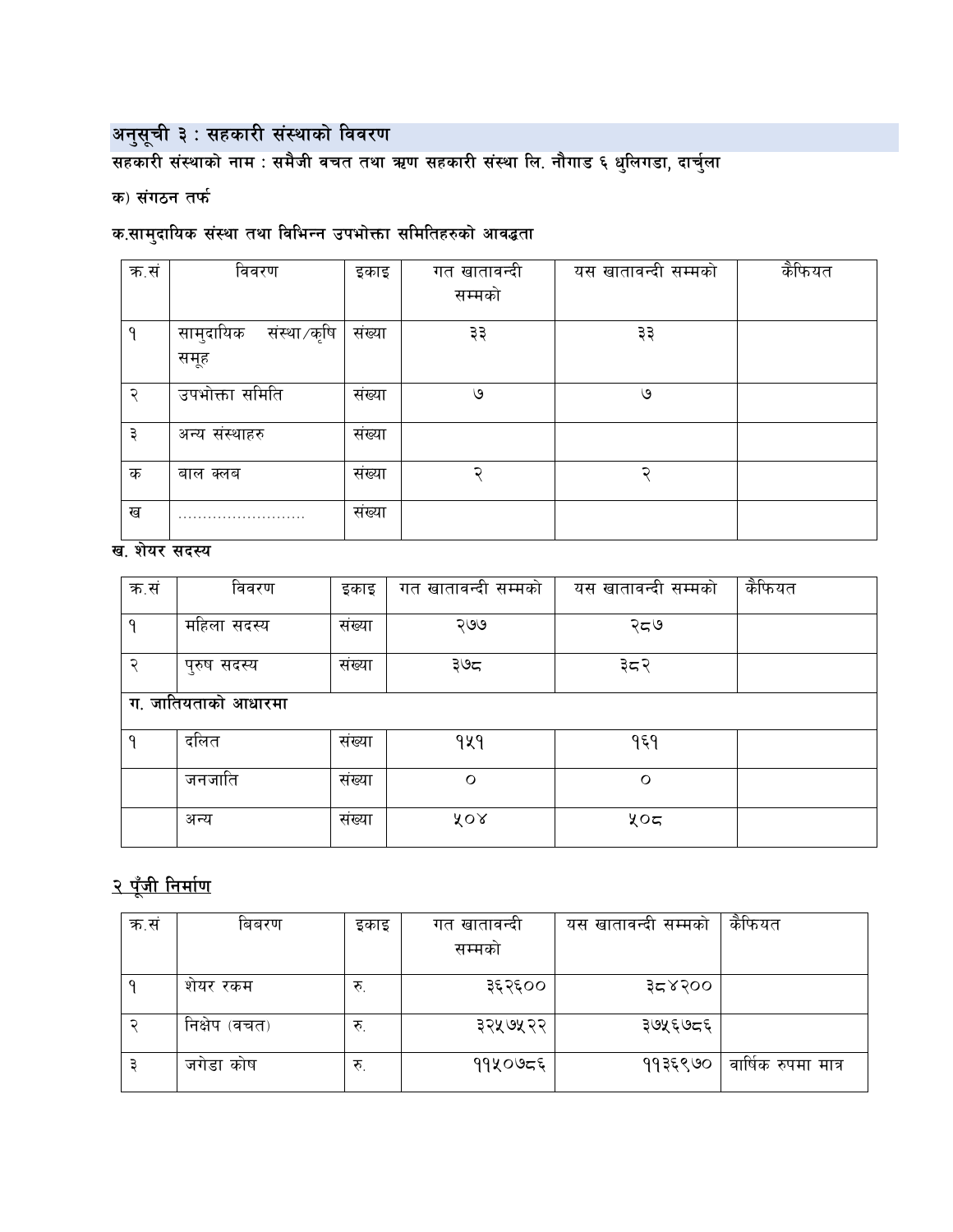





| क.सं      | बिबरण                        | इकाइ    | गत खातावन्दी<br>सम्मको | यस खातावन्दी<br>सम्मको | कैफियत                     |
|-----------|------------------------------|---------|------------------------|------------------------|----------------------------|
| ٩         | सांवा असूली                  | रु.     | ९५९६६६                 | १२४१७६३                |                            |
| २         | व्याज तथा हर्जाना असूली      | रु.     | ३२९९२३                 | ४०१८२६                 |                            |
| ३         | अन्य आम्दानी                 | रु.     | ९५०                    | XOO                    |                            |
| $\propto$ | पाउनु पर्ने व्याज वांकी      | रु.     | २६८५११                 | २४०२२                  |                            |
| χ         | भाखा नाधेको रकम              | रु.     |                        |                        |                            |
| ६         | लगानीमा रहिरहेको रकम (ल.र.र) | रु.     | ४०१३१२७                | ४१७९५६५                |                            |
| ৩         | असूली दर                     | प्रतिशत | 59.99                  | ९८.५६                  | सूत्र= (1+2)/(1+2+4+5)x100 |
| क         | कूल आम्दानी(२ <b>+3)</b>     | रु.     | ३३०८७३                 | ४०५२९८                 |                            |
| ς         | संचालन खर्च                  | रु.     | ११९८७८                 | १७४११९                 |                            |
| ९         | व्याज खर्च                   | रु.     | १०द९२६                 | १५५२३३                 |                            |
| qo        | ऋण सुरक्षण व्यवस्था खर्च/कोष | रु.     | $\circ$                | $\circ$                | वार्षिक खातावन्दी मा मात्र |

# <u>४ असूली, आम्दानी तथा खर्चको विवरण</u>

## वैक मौज्दात रु. ८०६४।३५

## नगद मौज्दात रु. १,७०,६१९100

| क.सं      | लगानी क्षेत्र  | इकाइ | खातावन्दी सम्मको<br>गत | यस खातावन्दी सम्मको | लाभान्वित सदस्य |
|-----------|----------------|------|------------------------|---------------------|-----------------|
|           |                |      |                        |                     | संख्या          |
| ٩         | कृषि           | रु.  | १०६०६४५                | ९६०६५६              |                 |
| २         | पशुपालन        | रु.  | <b>809000</b>          | ५७५९००              |                 |
| ३         | व्यापार        | रु.  | ९७८०००                 | १२दद६९०             |                 |
| Χ         | वैदेशिक रोजगार | रु.  | १२९८०००                | ९२५९५५              |                 |
| χ         | अन्य           | रु.  | २७५४८२                 | 800000              |                 |
| कुल जम्मा |                | रु.  | ४०१३१२७                | ४१५१२०१             |                 |

## क.ऋण लगानी

## <u>३. पूँजी परिचालन ( प्रत्येक आ.व को मात्र)</u>

| मर्मत संभार राहत कोष | ्रु | Ο       |        | वार्षिक नाफावाट              |
|----------------------|-----|---------|--------|------------------------------|
| खद नाफा              |     | १०२०६९  | २२द१०६ |                              |
| कुल सम्पति           |     | ४८७२९७७ |        | ५५०६०६२   सन्तुलन परीक्षणवाट |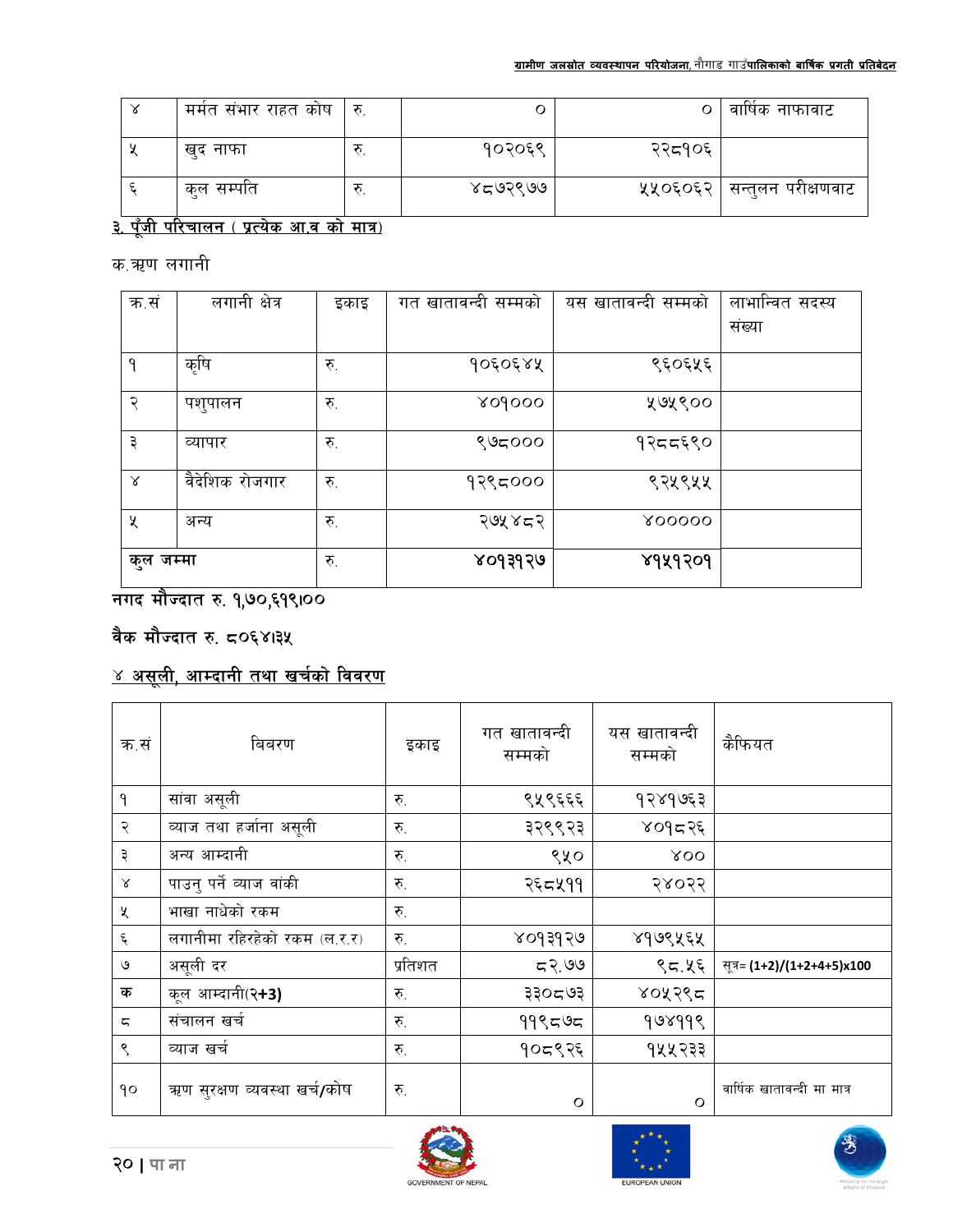| ख         | कूल खर्च(द+९+१०)          |         | २२दद०४ | ३२९३५२ |                 |
|-----------|---------------------------|---------|--------|--------|-----------------|
|           | खद नाफा ( <b>क-ख</b> )    |         | १०२०६९ | ७५९४६  |                 |
| <b>QQ</b> | संचालन आत्मनिर्भरता (OSS) | प्रतिशत | ।. ४४  | 9.33   | सूत्र⊧(२+३) ⁄ ख |

#### (५) सहकारी शिक्षा तथा अन्य तालिम

| क. | तालिमको नाम       | इकाइ          | गत खातावन्दी | यस खातावन्दी | कैफियत           |
|----|-------------------|---------------|--------------|--------------|------------------|
| सं |                   |               | सम्मको       | सम्मको       |                  |
| ٩  | सहकारी            | सहभागी संख्या | १३           | O            | महिला ५, पूरुष ८ |
|    | व्यवस्थापन        |               |              |              | RVWRMP-Darchula  |
|    | तालिम (५ दिने)    |               |              |              |                  |
| ς  | तथा<br>लेखा<br>ऋण | सहभागी संख्या | O            | $\times$     | पूरुष ४          |
|    | कायालय            |               |              |              | RVWRMP/PSUDadel  |
|    | व्यवस्थापन        |               |              |              | dhura            |
|    | तालिम (६ दिने)    |               |              |              |                  |
|    | जम्मा             |               | ۹३           | γ            |                  |

#### ६ वाह्य ऋण कारोवारको स्थिति

| वैंक तथा वित्तिय संस्थाको नाम | यस आ.व. मा भएको कारोवार मात्र (रु मा) |                                                                   |  |     |  |
|-------------------------------|---------------------------------------|-------------------------------------------------------------------|--|-----|--|
|                               | लिएको सांवा ऋण                        | तिरेको सांवा ऋण रकम   तिरेको व्याज रकम   वांकी तिर्नु पर्ने सांवा |  |     |  |
|                               | रकम                                   |                                                                   |  | रकम |  |
|                               |                                       |                                                                   |  |     |  |

#### (७) विभिन्न्न समितिहरुको विवरण

| क. | समितिहरु     | महिला | परुष | दोलत | जनजाता | अन्य | जम्मा |
|----|--------------|-------|------|------|--------|------|-------|
| स  |              |       |      |      |        |      |       |
|    | संचालक समिति |       |      |      | U      |      | ۵Q    |
|    | लेखा समिति   |       |      |      | U      |      |       |
|    | कर्मचारीहरु  |       | ∽    | ◡    | U      |      |       |

(८) सम्बन्ध र सर्म्पक विकास:

निकाय

के काम

उपलब्धि

ग्रामीण जलश्रोत व्यवस्थापन परियोजना, दार्चुला आधुनिक चुल्हो र सुधारिएको पानी घट्ट योजनाको लागि सम्फौता गरिएको हो । यस समैजी बचत तथा ऋण सहकारी संस्था लि. ले नौगाड ५र ६ (साविकको धुलिगडा गविस)मा २५० वटा चुल्हो र<br>१० सुधारिएको पानी घट्ट जडान भै उपभोक्ताहरु लाभान्वित भैरहेका छन ।





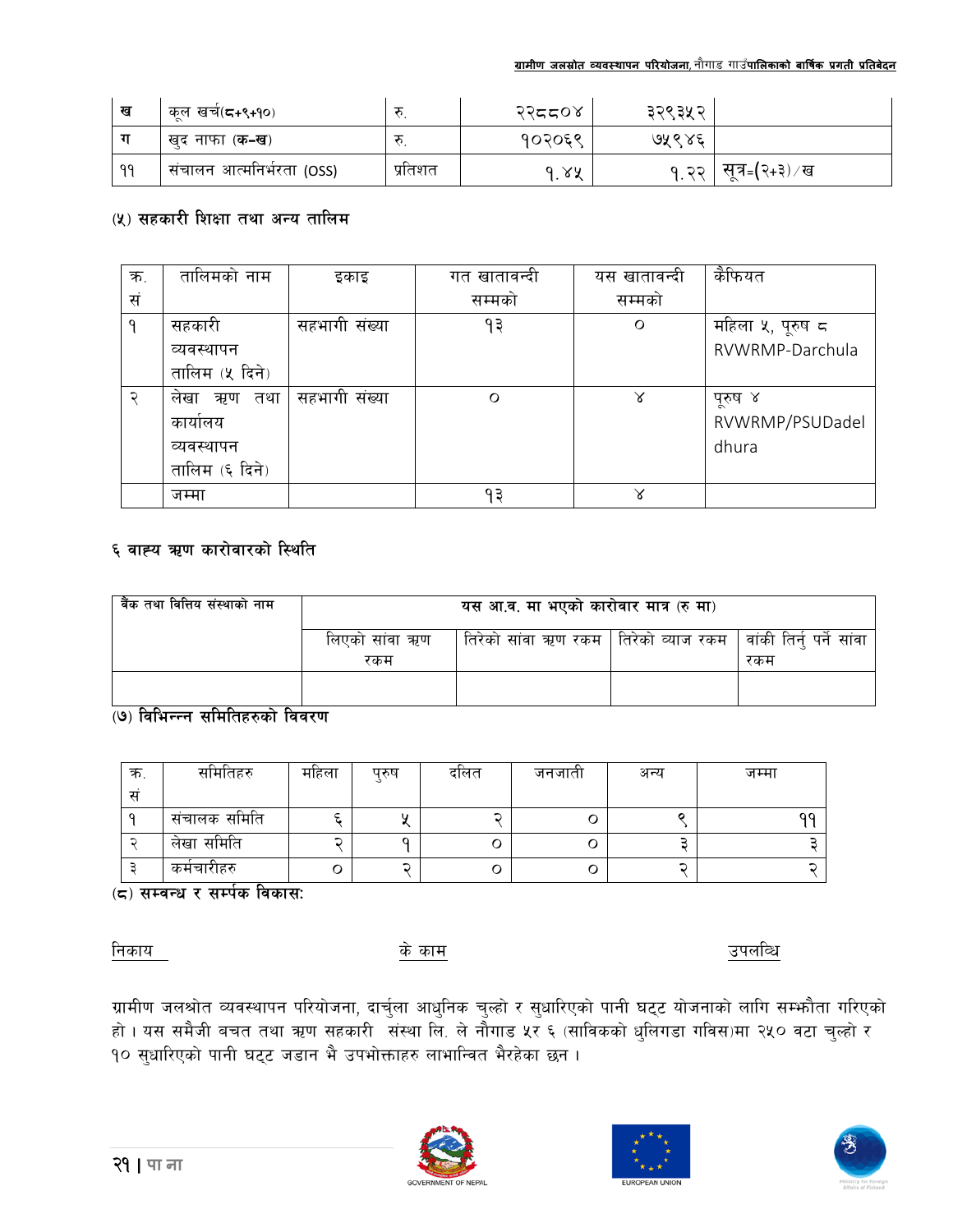#### अनुसूची ४ : गाउँपालिकाका नमुना उपलब्धीहरु तथा सफलताका कथा

<sup>''</sup>नौगाड जस्तो विकट गापामा नर्सरी स्थापना हने र त्यसमा अनेक प्रकारका विरुवा उत्पादन भै घरबाट बिक्रि वितरण हुने कल्पना भन्दा बाहिरको कुरा थियो, बाब्बाजेले स्थानीय रुपमा उमारेको चुख, जामीर, सून्तला र केरा बाहेक केहि देखेका थिएनौ आज अनेक .<br>किसिमका जात जातीका फलफ्ल तथा तरकारीका प्रजाती घरमै बसेर उत्पादन गरि आय आर्जन पनि गर्न सकिने भएको देख्दा अति खुशी लागेर आउछ " शेरसिंह ठगुन्ना भनाइ हो यो । साच्चिकै शेरसिंहले नौगाड गापा ६न. वडामा रहेको कच्चि सडकको छेउमा शेरसिंहको एउटा सानो घर, मुनिमा १.५ रोपनी



थप आम्दानीको बाटो बन्दै बहुउद्देश्य नर्सरी

जति जग्गा र सडकमै आफ्नै पौरखले बनाएको पसल, ८ जनाको परिवार धानेका <mark>शेरसिह ज्यादै मि</mark>हिनेती नर्सरी नाइके हुन ।

उमेरले ५६ बसन्त पुरा गरेका नौगाड गाउपालिका वडा नं. ६ स्थीत मसने बगडमा वस्ने नर्सरी नाइके शेरसिंह ठगुन्ना एकदमै फुर्तिका साथ आफुनो वहुउद्वेश नर्सरीमा वडो मिहिनेतका साथ काम गरेका भेटिन्छन भने साथै आफनै बारीमा उत्पादन भएको तरकारी ,सागपात, फलफुल नजीकै रहेको आफ्नै चिया नास्ता पसलमा बिक्रि गर्नु शेरसिहको दैनिकि हो । शेरसिह सम्फिन्छन, " सानो बारी परम्परागत रुपमा रोपेको मकैबालीले ३ महिनापनि खान नपुग्ने चियापसलमा पनि क्नै ग्राहक खासै नआउने क्नै उद्योगधन्दा नहदा परिवार पाल्न अति धौ धौ भएको थियो"।



२०७२ ⁄ ०७३ बाट साबिकको धुलिगडा गाबिसमा ग्रामीण जलश्रोत व्यवस्थापन परियोजना पनि लागु भयो । जसले खानेपानी तथा सरसफाई योजना संचालन हुन थाले र जसको साथ साथै जिबिकोपार्जन कियाकलापहरु पनि संचालन हुनथाले । जसमा घरवारी व्यवस्थापन समुह गठन गरि तिनिहरुलाई तालिम,अगुवा कृषक तालिम,व्यवसायिक तरकारी खेती तालिम,जिल्ला स्तरमा बहुउद्देश्य नर्सरी नाईके तालिम संचालन भएको थियो । " ति तालिमहरुमा भागलिने अवसर पाएपछि मलाइ महसुस भयो कि अव घरमै केहि गर्नपर्छ भन्न अठोटका नर्सरीका बेर्ना उत्पादन, मौसमी तथा बेमौसमी तरकारी उत्पादन बेर्ना उत्पादन शुरुगरेको ह "शेरसिह भन्छन ।





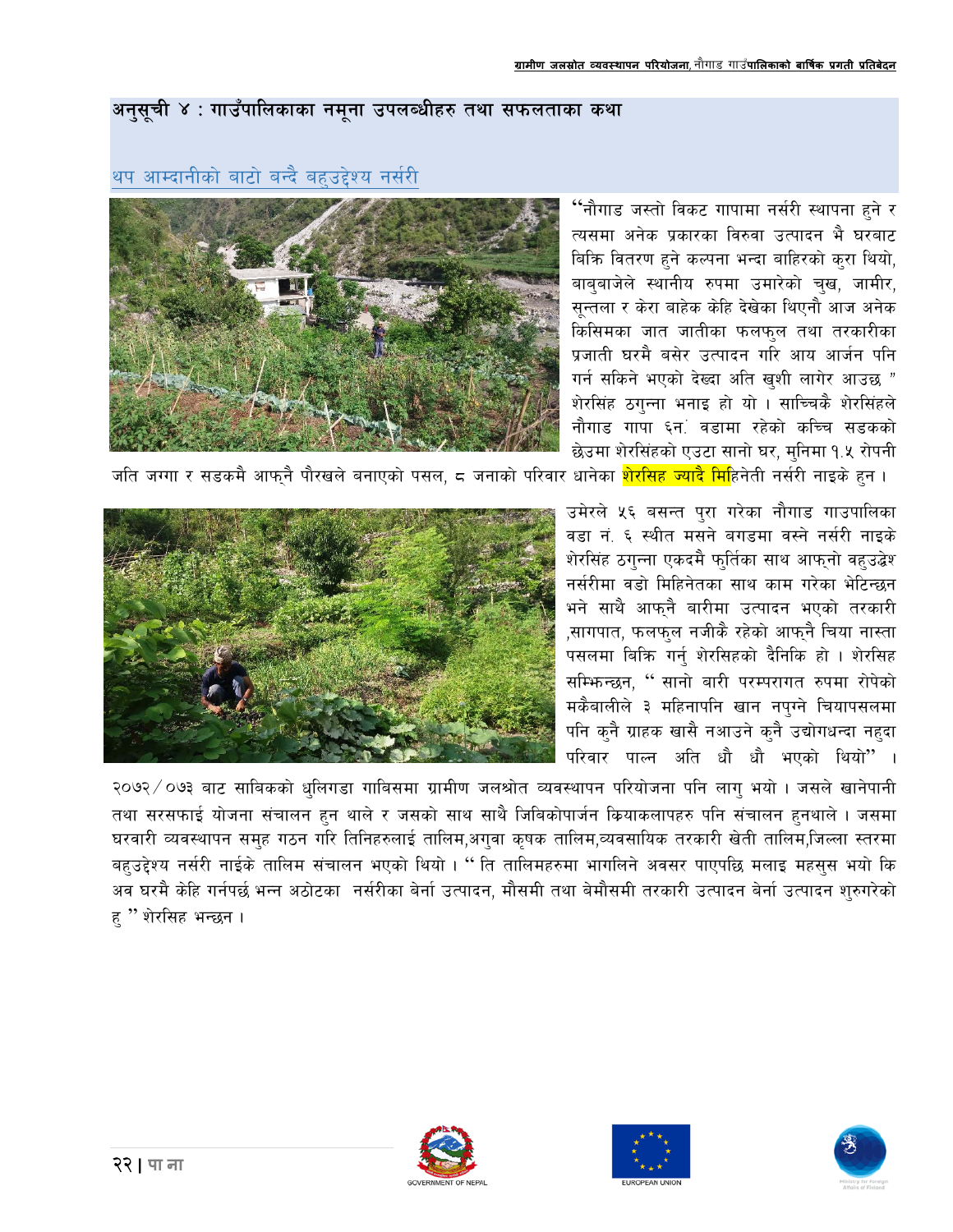अहिले शेरसिंहको नर्सरीमा अमिलो जातको सुन्तला,मौसम,कागती,चुक,अनार) बिभिन्न तरकारी ( .<br>प्याज,बन्दा,काउली,टमाटर,भेडेखर्सानी)को नर्सरी र डालेघास (ईपिलिपिल, कोईराले, टाकी,बकाईनो र बास)का विरुवा उपलब्ध छन। "यस ठाउमा क्नै पनि फलफुल,तरकारी र डालेघासका बिरुवा , बेर्ना रोप्ने चलन थिएन । तरकारी र फलफुल खाने चलन पनि थिएन, त्यसैले शुरुको पहिलो बर्ष भने फलफूल,तरकारी र डालेघासहरुको बिरुवा बिकिमा समस्या भएको थियो शेरसिंह भन्छन तर यस पटक भने घरबारी व्यवस्थापन कृषक सम्ह सदस्य,खानेपानी योजनाको



मूल संरक्षणमा डाले घासका बिरुवा रोप्न थालेका छन भने गाउपालिका र वडा कार्यालयले पाने बजेट छटयाईको हदा बिरुवा बिकि बितरणमा कनै समस्या भएको छैन । भन्न बिरुवा कम भएर माग पुर्ति गर्न गाह्रोछ । आ.ब.२०७४/०७५ असार मसान्त सम्म मैले सुन्तला-१०००,मौसम- ९००,कागती -७५०,चुक- २००,अनार- १५० गरि जम्मा ३००० बिरुवा बिक्रि बितरण गरि प्रति बिरुवा २०।-का दरले ६००००।- आम्दानी गरेको छ । बिभिन्न तरकारीको बेर्ना र तरकारी बिक्रि बाट ३५०००।-र बासको बिरुवा.डालेघासको बिरुवा बिक्रि बाट १५०००।-गरि जम्मा १,१०,०००।-(अक्षरेपी एकलाख दश हजार) बार्षिक आम्दानी गरेको छ।

हाम्रो देशमा दिनानुदिन बेरोजगारीको समस्याले विदेश भौतारिदै हाड गल्ने खाडी मुलकमा कामगर्ने युवाहरुका लागि आफुनै स्वदेशमै वसि केहि गर्न सकिन्छ भन्ने नौगाडका उदाहरणीय कृषक बनेका छन शेरसिह । शेरसिह थप्छन नर्सरीका कारण घरपरिवारका सदस्यहरुको फुर्सदको समयको सदुपयोग भएको छ। तरकारीले आय आम्दानीको साथै कुपोषणमा कमी भई स्वस्थ्य शरिरमा सुधार भएको छ । स्थानिय स्तरमा,आफ्नै गाउ टोलमा फलफूल, डालेघास र तरकारीका बिरुवा तथा बेर्ना उपलब्ध हुदा स्थानिय मानिसलाई समेत फाईदा भएकोछ। मेरो घर परिवारका सदस्यहरुको थप रोजगारी,र आयआम्दानीको श्रोतको साथै जिबिकोपार्जनमा सुधार भएको छ। शेरसिंहले नर्सरीलाई जिल्ला कृषि तथा घरेलु साना उद्योग विकास समितिमा दर्ता गराउने र प्यान र भ्यात नूं लिएर व्यवसायिक रुपमा नर्सरी संचालन गरि नौगाडु गापा मात्रैहैन अन्य गापाहरुमा पनि आफना उत्पादनको बजार विस्तार गर्ने सोच रहेको छ भन्नहुन्छ शेरसिंह साथै थप आय आर्जनको बाटो देखाउने सस्था नेपाल सरकार, ग्रामीण जलश्रोत व्यवस्थापन परियोजना,नौगाड गाउपालिका,सहयोगी सस्था समाज कल्याण समाज दार्चुलालाई धन्यबाद दिन चाहन्छ ।





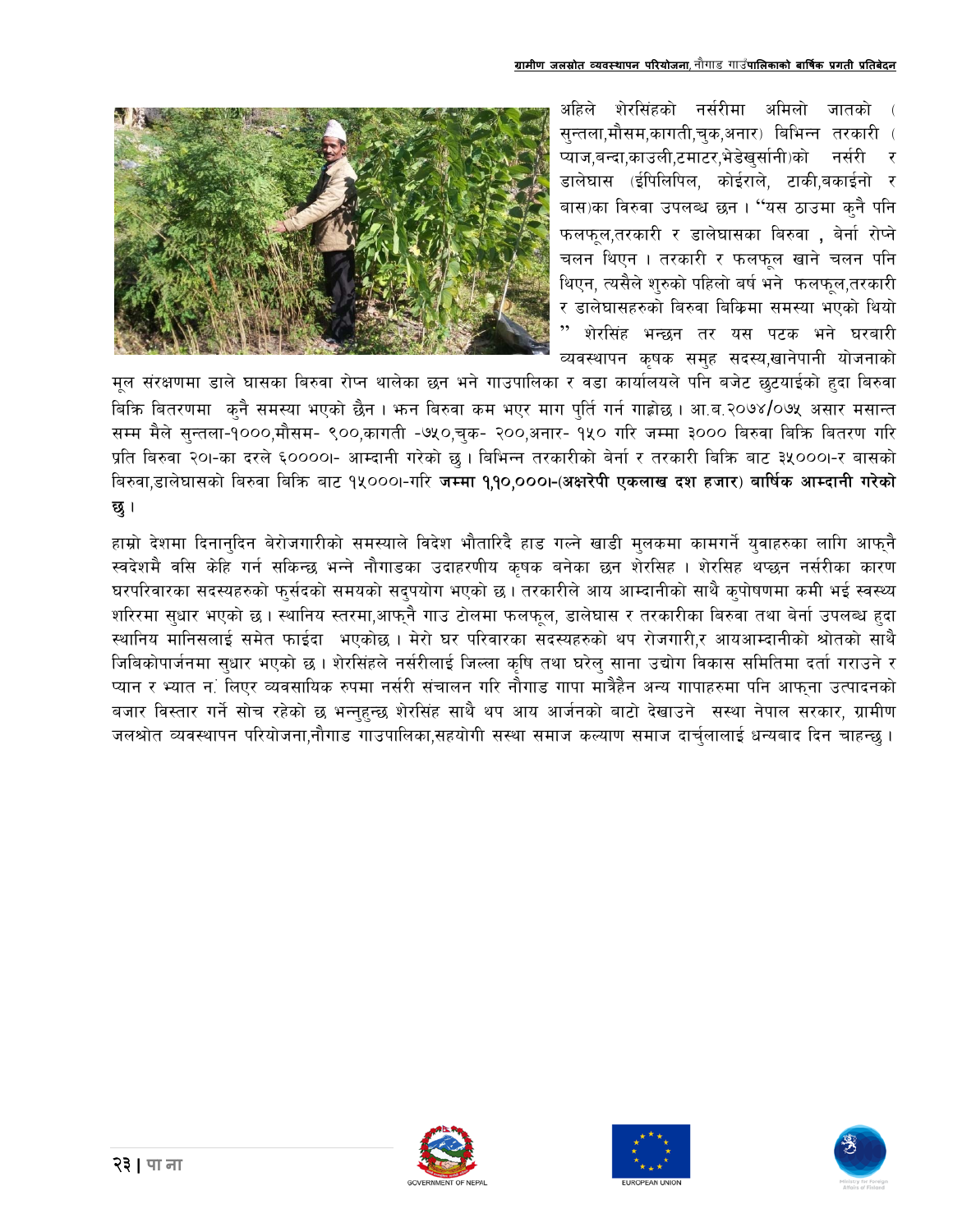## अनुसूची ५ : भिजिबिलिटी

गाउँपालिका अन्तर्गत ग्रामीण जलस्रोत व्यवस्थापन परियोजनाका क्रियाकलापहरुको उपभोक्ता, सरोकारवाला तथा आम जनमानसमा सन्देश प्रवाह गर्नको लागि यस आर्थिक वर्षमा तपसील बमोजिमका माध्यमबाट प्रचार प्रसार गरिएको छ ।

| क.सं.        | माध्यम                      | मिति                  | प्रसारण गरिएको विषयवस्त्                                               |  |
|--------------|-----------------------------|-----------------------|------------------------------------------------------------------------|--|
| ۹            | पत्रपत्रिका<br>२०७४।१११३० र |                       | उ.स.हरुको लागि कोटेशन प्रकाशन भएको दार्चुला सन्देश र मान सरोवर         |  |
|              |                             | २०७४19२19९            | दार्चुला र पश्चिम टुडे धनगढी बाट प्रकाशित भएको ।                       |  |
|              |                             |                       | गापाहरुबाट सहयोगी संस्था छनौटका लागि सूचना प्रकाशन गरेको दार्चुला      |  |
|              |                             | २०७५।३११              | सन्देश र पश्चिम ट्डे धनगढी बाट प्रकाशन भएको ।                          |  |
| २            | रेडियो                      | २०७५।१।५ देखि         | दार्चुला एफ.एम. दार्चुलबाट पूर्ण सरसफाइ, महिनावारी स्वच्छता सम्बन्धि ३ |  |
|              |                             | २०७५।३१२ सम्म         | महिना लगातार जिंगल प्रशारण गरेको ।                                     |  |
| ₹            | टेलिभिजन                    | २०७५1४19९             | टिभि. टुडेबाट नौगाड गापाका अध्यक्ष प्रेमसिंह धामीले ग्रामीण जलश्रोत    |  |
|              |                             |                       | व्यवस्थापन परियोजनाको सहयोगमा संचालित सम्पूर्ण कार्यक्रमहरुको वारेमा   |  |
|              |                             |                       | जानकारी गराएको                                                         |  |
| $\mathsf{x}$ | सामाजिक सञ्जाल              | २०७४।११।३०,२०७४।१२।१९ | उ.स. कोटेशन, सहयोगी संस्था छनौटको सूचना र कर्मचारी आवश्यक्ता           |  |
|              |                             | र २०७५।३११            | सम्बन्धि जानकारी फेसबुक तथा मेसेन्जरमा राखेको                          |  |
| X            | प्रदर्शनी                   | २०७५।१।२५             | परियोजनाले गरेका विभिन्न कियाकलापहरुको दार्चुला जिल्ला खुल्ला दिशा     |  |
|              |                             |                       | मुक्ता घोषणा कार्यक्रममा फोटो प्रदशर्न गरेको                           |  |
| ६            | श्रव्य दृष्य                | २०७५।१।२५             | दार्चुला जिल्ला खुल्ला दिशा मुक्त घोषणा कार्यक्रममा जलश्रोत,           |  |
|              | सामाग्रीहरु                 |                       | जिविकोपार्जन, पुर्ण सरसफाइ तथा महिनावारी स्वच्छता सम्बन्धि फुल्याक्स   |  |
|              |                             |                       | प्रदर्शनी ।                                                            |  |
| ৩            | अन्य सूचना शिक्षा           | २०७५१११२१, २०७५१११२१  | नया नेपाल एफ.एम. दार्चुला एफ.एम तथा सारथी एफ.एम. बाट                   |  |
|              | सञ्चार सामाग्रीहरु          |                       | परियोजनाले खापा अनुगमन, तालिम को समाचार प्रशारण गरेको ।                |  |
|              |                             |                       | छाउपडीका वेदना भन्ने सन्देशमुलक देउडा गीत " महिनावारी स्वच्छता         |  |
|              |                             |                       | दिवश'' को अवसरमा सबै कार्यक्रम संचालित गाउपालिका र विभिन्न तालिम       |  |
|              |                             |                       | तथा सेमिनार गोष्ठीमा सुनाइएको ।                                        |  |

उपरोक्त भिजिबिलीटी सम्बन्धी सामाग्रीहरुको प्रति संलग्न गरिएको छ।